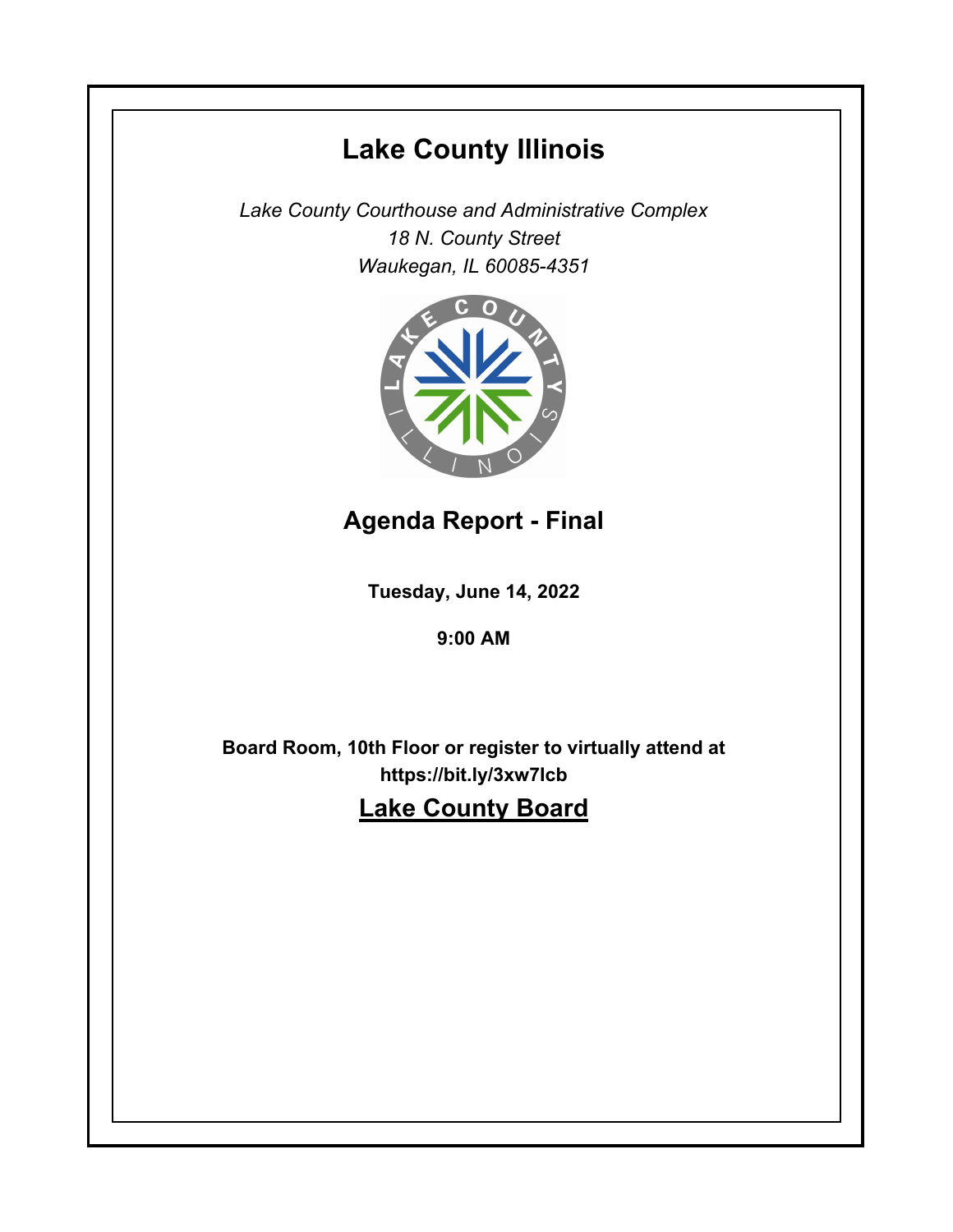**this agenda.** 

**PUBLIC ATTENDANCE: The public can attend Lake County Committee and Board meetings (two options):** 

**(1) In-person attendance is on the 10th Floor of the County Administrative Tower (9th Floor, if necessary), 18 N. County Street, Waukegan, Illinois (2) Remote / virtual attendance through registration at the link on the front page of** 

**PUBLIC VIEWING: This meeting will be recorded and live-streamed at http://lakecounty.tv/ and on Comcast Channel 18 or 30 and AT&T Channel 99.**

**RECORDING: Meetings, to include Public Comment, will be recorded.** 

**PUBLIC COMMENT: The public will be afforded time to comment on matters related to the business of the County Board. A total of 30 minutes will be permitted for Public Comment and no more than three minutes per comment. In general, Public Comment on items not on the agenda will be presented near the beginning of the meeting. Public Comment on agenda items may be presented during consideration of that item.** 

**Individuals attending in-person or remotely may present their Public Comment during the meeting. Individuals not in attendance may provide written Public Comment that must be received by 3:00 p.m. the day prior to the meeting (emailed to PublicComment@Lakecountyil.gov or delivered to the County Board Office 18 N. County Street, Waukegan, Illinois (10th floor)). Public Comment will proceed in the following order: (1) Public Comment by individuals in attendance on the 10th Floor, (2) Public Comment by individuals who registered via the link on the front page of the agenda and are attending remotely / virtually, and then (3) written comments.** 

**Individuals providing Public Comment will provide the following information:**

- **\* Meeting: Lake County Board (Subject line for written Public Comment)**
- **\* Name (REQUIRED)**
- **\* Topic or Agenda Item # (REQUIRED)**
- **\* Street Address, City, State (Optional)**
- **\* Phone Number (Optional)**
- **\* Organization/Agency/etc. Represented (If representing yourself, put "Self")**

**\* \* \*To view County Board Rules, click here: https://bit.ly/3idRdrV \* \* \***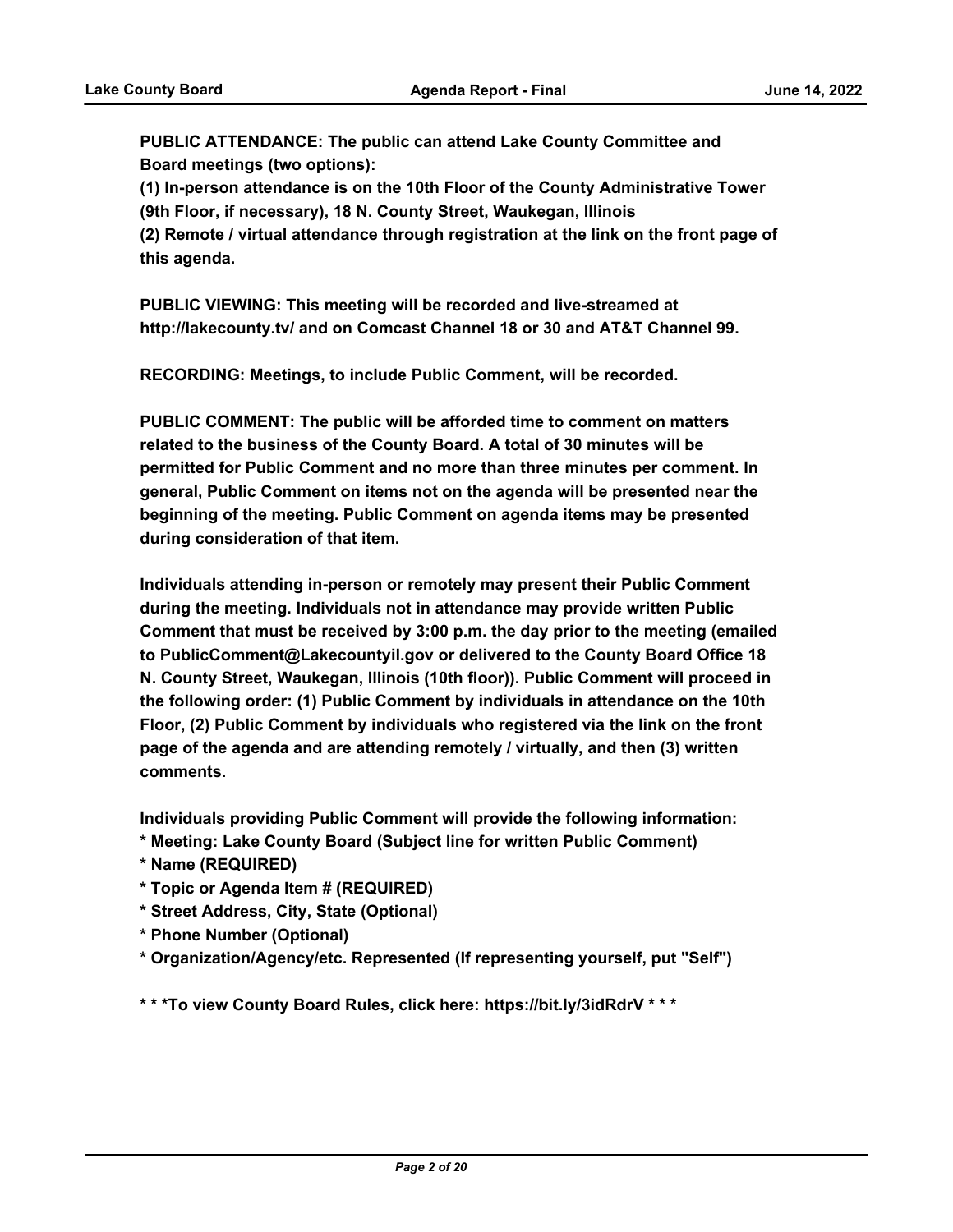# **CALL TO ORDER**

**MOMENT OF SILENCE**

**PLEDGE OF ALLEGIANCE**

**ROLL CALL OF MEMBERS**

**ADDENDA TO THE AGENDA**

## **SPECIAL RECOGNITION AND PRESENTATIONS**

#### **1 [22-0811](http://lakecounty.legistar.com/gateway.aspx?m=l&id=/matter.aspx?key=26597)**

Special recognition of June 2022 as Gun Violence Awareness and Prevention Month.

#### **2 [22-0810](http://lakecounty.legistar.com/gateway.aspx?m=l&id=/matter.aspx?key=26596)**

Special recognition of Juneteenth in Lake County.

## **3 [22-0710](http://lakecounty.legistar.com/gateway.aspx?m=l&id=/matter.aspx?key=26497)**

Special recognition of June 2022 as LGBTQ+ Pride Month.

# **4 [22-0820](http://lakecounty.legistar.com/gateway.aspx?m=l&id=/matter.aspx?key=26606)**

Special recognition honoring June 2022 as National Caribbean American Heritage month.

#### **5 [22-0856](http://lakecounty.legistar.com/gateway.aspx?m=l&id=/matter.aspx?key=26642)**

Special recognition of the Lake County Chief County Assessment Office for receiving a 2022 Property & Recording Tyler Excellence Award.

#### **6 [22-0818](http://lakecounty.legistar.com/gateway.aspx?m=l&id=/matter.aspx?key=26604)**

Presentation from the Lake County Convention and Visitor's Bureau.

#### **PUBLIC COMMENT (ITEMS NOT ON THE AGENDA)**

**CHAIR'S REMARKS**

#### **UNFINISHED BUSINESS**

**NEW BUSINESS**

#### **CONSENT AGENDA (Items 7-33)**

#### **\*APPROVAL OF MINUTES\***

**7 [22-0863](http://lakecounty.legistar.com/gateway.aspx?m=l&id=/matter.aspx?key=26649)**

Minutes from May 10, 2022.

*Attachments:* [May 10, 2022 Meeting Minutes](http://lakecounty.legistar.com/gateway.aspx?M=F&ID=86e45775-b55a-4ccc-89c0-58cfec6bba24.pdf)

## **\*CLAIMS AGAINST LAKE COUNTY, ILLINOIS\***

**8 [22-0868](http://lakecounty.legistar.com/gateway.aspx?m=l&id=/matter.aspx?key=26654)**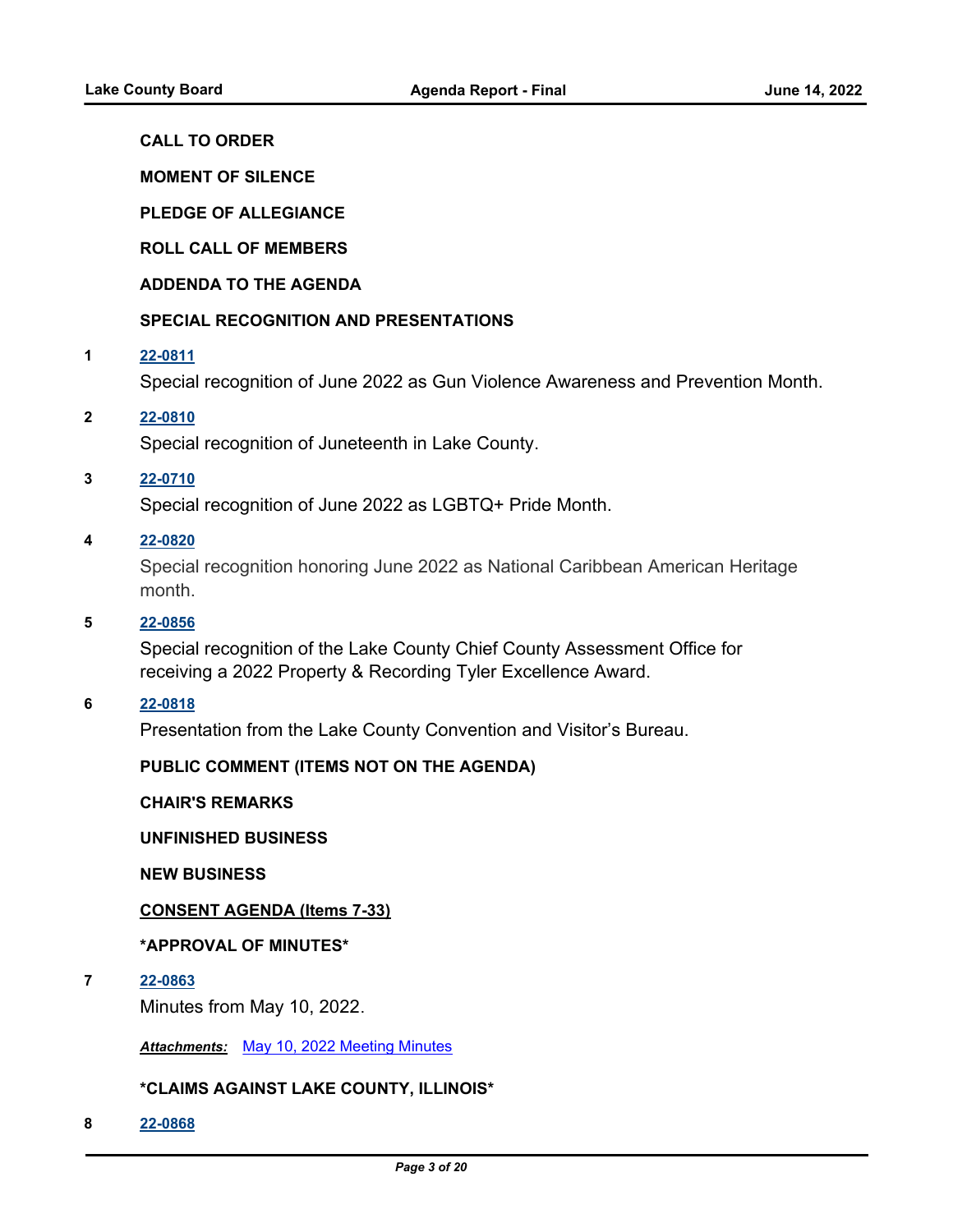Report of Claims Against Lake County, Illinois for the month of May 2022.

*Attachments:* [May 2022 Claims Agenda](http://lakecounty.legistar.com/gateway.aspx?M=F&ID=1912aab2-82ce-43b9-bded-7d45480de9b0.pdf)

#### **\*REPORTS\***

#### **9 [22-0809](http://lakecounty.legistar.com/gateway.aspx?m=l&id=/matter.aspx?key=26595)**

Report from Jennifer Banek, Coroner, for the month of March 2022.

*Attachments:* [LJCBrepMar22](http://lakecounty.legistar.com/gateway.aspx?M=F&ID=74dfb3f6-8e28-4252-b286-a3a16a0c5a0d.pdf)

#### **10 [22-0759](http://lakecounty.legistar.com/gateway.aspx?m=l&id=/matter.aspx?key=26546)**

Report from Robin M. O'Connor, County Clerk, for the month of April 2022.

*Attachments:* [LCC Report for April 2022](http://lakecounty.legistar.com/gateway.aspx?M=F&ID=6ee60fde-97a3-48d9-a717-3253fefc84b6.pdf)

## **11 [22-0783](http://lakecounty.legistar.com/gateway.aspx?m=l&id=/matter.aspx?key=26569)**

Report from Joy Gossman, Public Defender, for the month of April 2022.

[04-22 Main](http://lakecounty.legistar.com/gateway.aspx?M=F&ID=62839795-286b-4d99-9d3b-f2ec87244774.pdf) *Attachments:* [04-22 Main PTR](http://lakecounty.legistar.com/gateway.aspx?M=F&ID=21947b50-cd3e-407f-84e0-17f32734e131.pdf) [04-22 JUV Main](http://lakecounty.legistar.com/gateway.aspx?M=F&ID=631f15aa-2e18-4292-9ffc-6eba2663d028.pdf) [04-22 JUV PTR](http://lakecounty.legistar.com/gateway.aspx?M=F&ID=fe4a2fdb-2c7c-4f14-92bc-f5e653cf1e3c.pdf)

#### **12 [22-0752](http://lakecounty.legistar.com/gateway.aspx?m=l&id=/matter.aspx?key=26539)**

Report from Mary Ellen Vanderventer, Recorder of Deeds, for the month of April 2022.

*Attachments:* [April 2022](http://lakecounty.legistar.com/gateway.aspx?M=F&ID=2de56236-6b1e-4b88-a643-58a2850ea92d.pdf)

**13 [22-0741](http://lakecounty.legistar.com/gateway.aspx?m=l&id=/matter.aspx?key=26528)**

Report from John D. Idleburg, Sheriff, for the month of April 2022.

Attachments: [Report from John D. Idleburg, Sheriff, for the month of April 2022.](http://lakecounty.legistar.com/gateway.aspx?M=F&ID=cc29d510-66e0-4064-9e95-c765bac9061d.pdf)

**14 [22-0781](http://lakecounty.legistar.com/gateway.aspx?m=l&id=/matter.aspx?key=26567)**

Treasurer Holly Kim's Cash and Investment Report April 2022.

Attachments: [Treasurer Kim's Cash and Investment Report April 2022](http://lakecounty.legistar.com/gateway.aspx?M=F&ID=8acbe749-b8fd-4ab8-ae30-5184d21d8ec9.pdf)

[Treasurer Kim's Cash and Investment Report April 2021](http://lakecounty.legistar.com/gateway.aspx?M=F&ID=3e67d64a-3283-43e0-aa5f-3bc47e4d8b8f.pdf)

## **\*REAPPOINTMENTS\***

**15 [22-0757](http://lakecounty.legistar.com/gateway.aspx?m=l&id=/matter.aspx?key=26544)**

Resolution providing for the reappointments of Carl Hagstrom, Frank Belmonte, and Jay Ehrlich, as members of the Lake County Board of Health.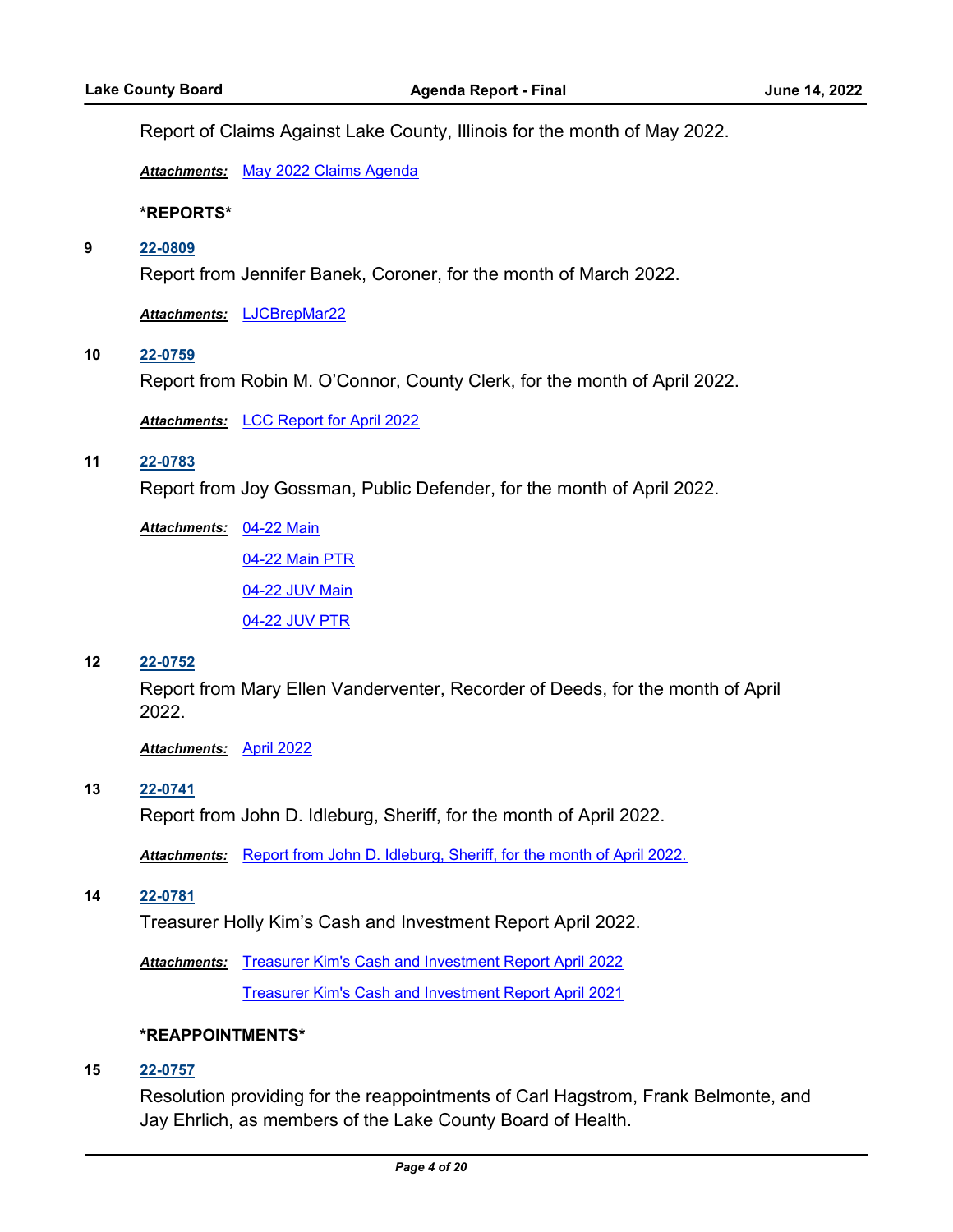Attachments: Hagstrom Resume Redacted

[Belmonte Resume\\_Redacted](http://lakecounty.legistar.com/gateway.aspx?M=F&ID=d46d8d8d-248c-47a9-99ec-7982dde2f0a6.pdf)

[Ehrlich Resume\\_Redacted](http://lakecounty.legistar.com/gateway.aspx?M=F&ID=d9e6d82a-2524-4d71-afb5-177a01cb32c3.pdf)

#### **16 [22-0862](http://lakecounty.legistar.com/gateway.aspx?m=l&id=/matter.aspx?key=26648)**

Resolution providing for the reappointment of Lavanya Srinivasan as a member of the Tuberculosis Sanatorium Board.

**Attachments:** Srinivasan Resume Redacted

#### **17 [22-0873](http://lakecounty.legistar.com/gateway.aspx?m=l&id=/matter.aspx?key=26659)**

Resolution providing for the reappointment of Linda Soto as Director of the PACE Suburban Bus Division of the Regional Transportation Authority.

Attachments: [Linda Soto\\_Resume\\_06.10.2022\\_Redacted](http://lakecounty.legistar.com/gateway.aspx?M=F&ID=ff2e6ea9-1acf-4aee-a20d-c49a74c86b6d.pdf)

#### **\*LAW AND JUDICIAL COMMITTEE\***

## **18 [22-0769](http://lakecounty.legistar.com/gateway.aspx?m=l&id=/matter.aspx?key=26555)**

Joint resolution accepting the High Intensity Drug Trafficking Area (HIDTA) grant from the Office of National Drug Control Policy (ONDCP) and authorizing an emergency appropriation in the amount of \$294,000.

- In April 2022, the Sheriff's Office applied for renewal funding of the High Intensity Drug Trafficking Area (HIDTA) through the Office of National Drug Control Policy (ONDCP).
- · The Sheriff's Office received notification on May 5, 2022, that it had been awarded an additional \$294,000.00. Grant funds will be primarily used to defray the cost of overtime specifically for HIDTA related investigations and for investigative supplies necessary for HIDTA investigations.
- · The mission of the HIDTA Program is to enhance and coordinate America's drug-control efforts among local, state and Federal law enforcement agencies in order to eliminate or reduce drug trafficking and its harmful consequences in critical regions of the United States
- · The mission includes coordination efforts to reduce the production, manufacturing, distribution, transportation and chronic use of illegal drugs, as well as the attendant money laundering of drug proceeds.

*Attachments:* [HIDTA G22CH0004A Agreement 2022-2023](http://lakecounty.legistar.com/gateway.aspx?M=F&ID=40473d18-00bf-4aa7-be45-51f73ebbf794.pdf)

## **19 [22-0784](http://lakecounty.legistar.com/gateway.aspx?m=l&id=/matter.aspx?key=26570)**

Joint resolution authorizing the renewal of the State's Attorney's Violent Crimes Victims Assistance (VCVA) grant program awarded by the Office of the Illinois Attorney General for State Fiscal Year (SFY) 2023, including an emergency appropriation of \$36,600 in state funds.

· This VCVA grant extension will enable continuation of services for victims of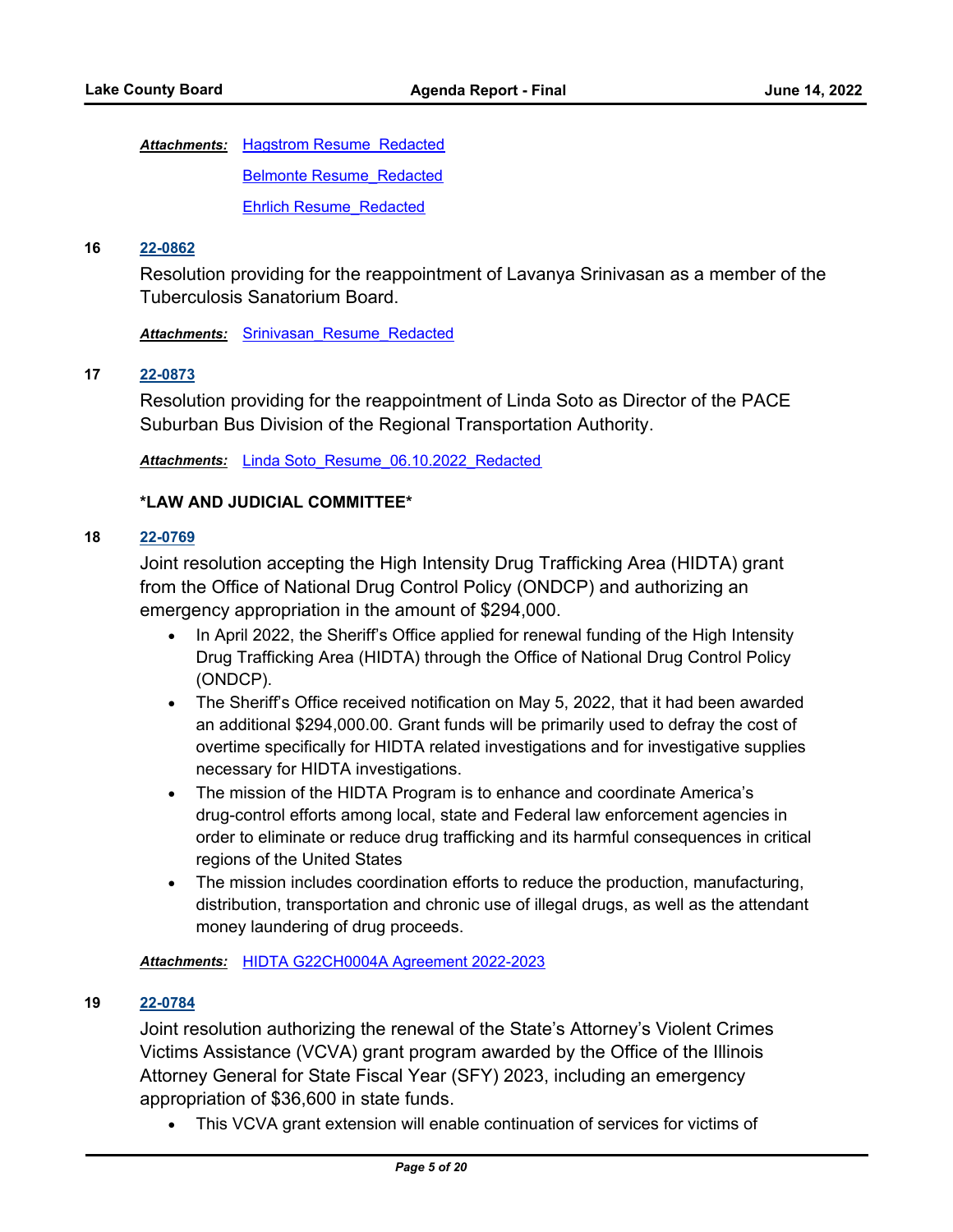domestic violence.

- · The grant is administered through the Office of the Illinois Attorney General for the performance period of July 1, 2022 through June 30, 2023.
- · Grant program goals include the promotion of fairness, accountability, and coordination of services for victims and witnesses of domestic violence, and the promotion of policy and procedure for domestic violence cases in order to improve response by law enforcement and court personnel.
- · The grant funding of \$36,600 offsets a portion of the salary of a domestic violence victim witness coordinator (DV Coordinator).
- · The DV Coordinator position and grant is included in the State's Attorney's approved County Fiscal Year (CFY) 2022 budget.

Attachments: [VCVA SFY23 Grant Extension Notification from Illinois AG's Office April 2](http://lakecounty.legistar.com/gateway.aspx?M=F&ID=daf3b65f-d8aa-4efc-9e16-cb4803c26f9c.pdf)

[VCVA Grant Extension 01-01-22 through 06-30-23 Budget Accounting](http://lakecounty.legistar.com/gateway.aspx?M=F&ID=b3de8444-b8d7-44c2-a9fa-bfa6124a6296.pdf)

#### **20 [22-0770](http://lakecounty.legistar.com/gateway.aspx?m=l&id=/matter.aspx?key=26556)**

Joint resolution authorizing the execution of various professional service agreements for Behavioral Health Services in accordance with the attached rates for the Psychological Services Division of the Nineteenth Judicial Circuit Court in the estimated amount of \$263,000.

- · The current contracts for Behavioral Health Services expires on June 9, 2022, based on the continuing need for these services a Request for Proposal was issued.
- · Nineteenth Judicial Circuit Court annually budgets for these services are recommended by Court staff as needed or pursuant to court orders.
- · Lake County desires to enter into contracts for Behavioral Health Services for the Psychological Services Division of the Nineteenth Judicial Circuit Court.
- · Based on the criteria set forth in the Request for Proposals, the evaluation committee selected Adelante, PC in Chicago, Illinois, Behavioral Services Center in Skokie, Illinois, Blain and Associates in Grayslake, Illinois, CYN Counseling Center in Grayslake, Illinois, Lake County Health Department in Waukegan, Illinois, Nicasa Behavioral Health Services in Round Lake, Illinois, Omni Youth Services in Buffalo Grove, Illinois, Renacer Latino, Inc in Waukegan, Illinois, and Specialized Forensic Unit PC in St. Charles, Illinois in accordance with the service rates established herein.
- · These agreements will cost the County an estimated annual amount of \$263,000 and will be managed by the Courts Administration.

Attachments: [Juvenile & Detention Center Price Sheet](http://lakecounty.legistar.com/gateway.aspx?M=F&ID=779b8eb6-a1e3-48b0-a057-44f755bec11b.pdf)

[Adult Probation & Lake County Jail Price Sheet](http://lakecounty.legistar.com/gateway.aspx?M=F&ID=a088ac3a-db23-4684-9ae4-1037f9110401.pdf) [Adelante PC Vendor Disclosure Statement](http://lakecounty.legistar.com/gateway.aspx?M=F&ID=d21c40f3-a3b4-4f81-9af1-5abb0337690c.pdf) [Behavioral Services Center Vendor Disclosure Statement](http://lakecounty.legistar.com/gateway.aspx?M=F&ID=78158cc0-15b5-49aa-95af-015d1aa845ab.pdf) [Blain & Associates Vendor Disclosure Statement](http://lakecounty.legistar.com/gateway.aspx?M=F&ID=916e5023-cfc7-4581-9bec-d5a0914812c3.pdf)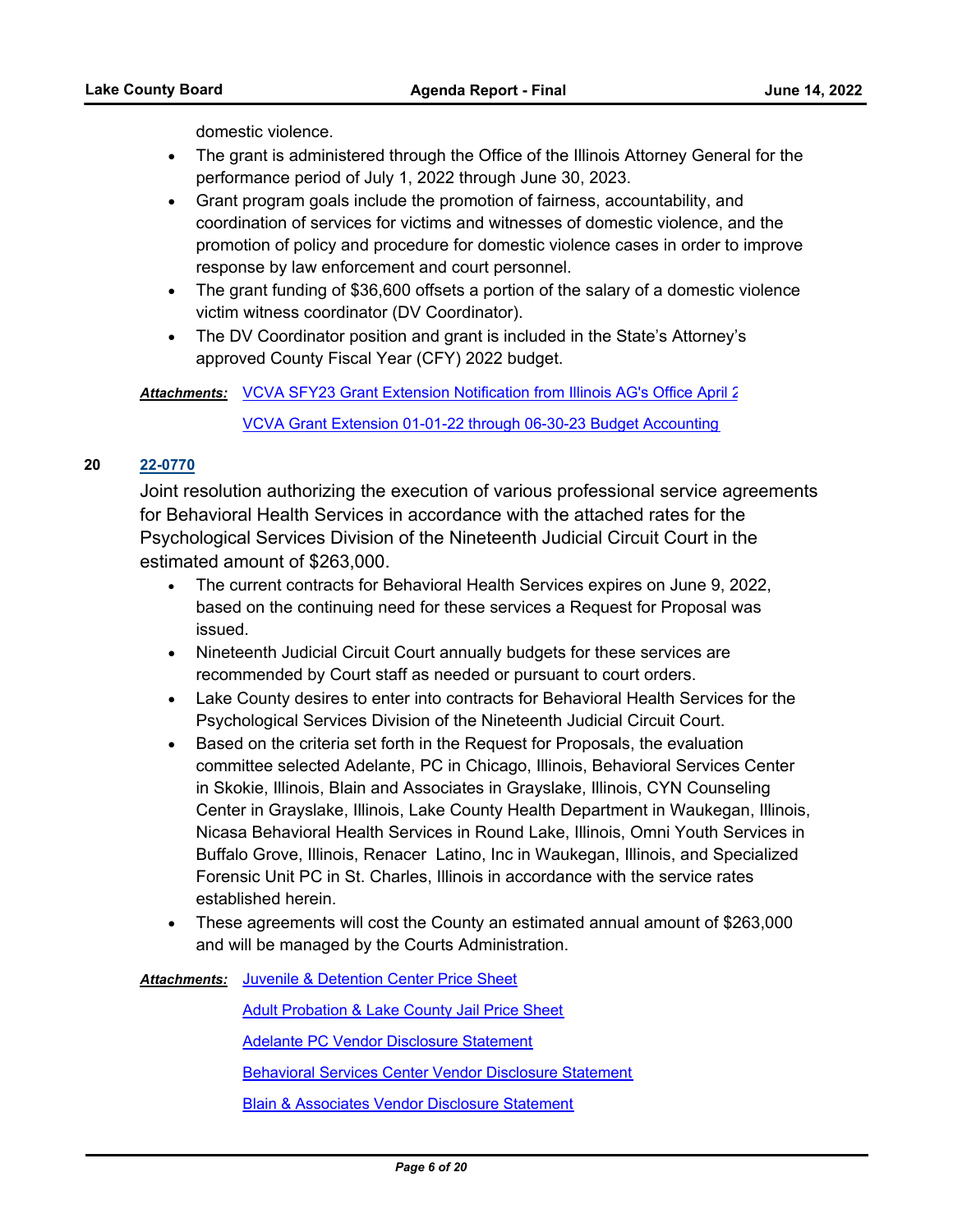[CYN Counseling Center Vendor Disclosure Statement](http://lakecounty.legistar.com/gateway.aspx?M=F&ID=83e4ec00-70a1-4fc2-b9e0-31eb9a0540c0.pdf)

[LCHD Vendor Disclosure Statement](http://lakecounty.legistar.com/gateway.aspx?M=F&ID=52a624bb-ffbb-4aa7-a3f7-6e98c5f6111a.pdf)

[Nicasa Vendor Disclosure Statement](http://lakecounty.legistar.com/gateway.aspx?M=F&ID=df20bc67-19e6-4738-b420-2eb0a795361b.pdf)

[Omni Youth Svc Vendor Disclosure Statement](http://lakecounty.legistar.com/gateway.aspx?M=F&ID=fd323ca5-b123-41b7-8790-87fe3b16fdb5.pdf)

[Renacer Latino Vendor Disclosure Statement](http://lakecounty.legistar.com/gateway.aspx?M=F&ID=fdd3cac1-b47a-4d33-8bb8-90765c8d6367.pdf)

[Specialized Forensic Unit Vendor Disclosure Statement](http://lakecounty.legistar.com/gateway.aspx?M=F&ID=e6a20793-d04b-4506-ad17-13c73f044375.pdf)

## **\*HEALTH AND COMMUNITY SERVICES COMMITTEE\***

#### **21 [22-0763](http://lakecounty.legistar.com/gateway.aspx?m=l&id=/matter.aspx?key=26549)**

Joint resolution to approve a Memorandum of Understanding between Lake County Workforce Development Board, Lake County, and the One-Stop Operator Consortium in the amount of \$46,455.25.

- Since 2000, The Job Center of Lake County has been operated under a partner consortium including the Illinois Department of Employment Security, the College of Lake County, and the Lake County Workforce Development Department.
- · Federal legislation went into effect in 2015 that requires these services to be procured by the Workforce Development Board through a competitive selection process.
- · The County met its obligation through the initial award of the One Stop Operator to the Workforce Development Partner Consortium at the County Board meeting on June 13, 2017.
- · A Request for Proposal was issued by the Purchasing Division, extended to 41 vendors, and one sealed proposal was received from the partner consortium, which includes the Illinois Department of Employment Security, the College of Lake County, and the Lake County Workforce Development Department that has operated the Job Center of Lake County since 2000.
- · The review committee determined that the proposal submitted by the Workforce Development Partner Consortium satisfied the requirements set forth in the RFP.
- · It is recommended that the consortium of the Illinois Department of Employment Security, the College of Lake County, and the Lake County Workforce Development Department be approved to continue to provide these services in the amount of \$46,455.25.

[220412 One Stop Operator Draft AGREEMENT .pdf](http://lakecounty.legistar.com/gateway.aspx?M=F&ID=d4872bfd-bad0-4c66-8fce-1e7ffba51da0.pdf) *Attachments:*

[MAY 2022 LCWDB Meeting Agenda \(1\).pdf](http://lakecounty.legistar.com/gateway.aspx?M=F&ID=6622b34c-f2e7-4182-b2ad-a19f8c1d80f8.pdf)

[\(Attachment B\) OSO RFP \(1\).pdf](http://lakecounty.legistar.com/gateway.aspx?M=F&ID=985f6b37-7409-45f6-b4c0-b9df26dc5d63.pdf)

[Vendor Disclosure.pdf](http://lakecounty.legistar.com/gateway.aspx?M=F&ID=14135314-baa1-49d2-a404-5eea9403a117.pdf)

#### **22 [22-0830](http://lakecounty.legistar.com/gateway.aspx?m=l&id=/matter.aspx?key=26615)**

Joint resolution approving the modifications to the Workforce Development Workforce Innovation and Opportunity Act (WIOA) Four-Year Regional and Local Plans and the Memorandum of Understanding (MOU) with the Job Center of Lake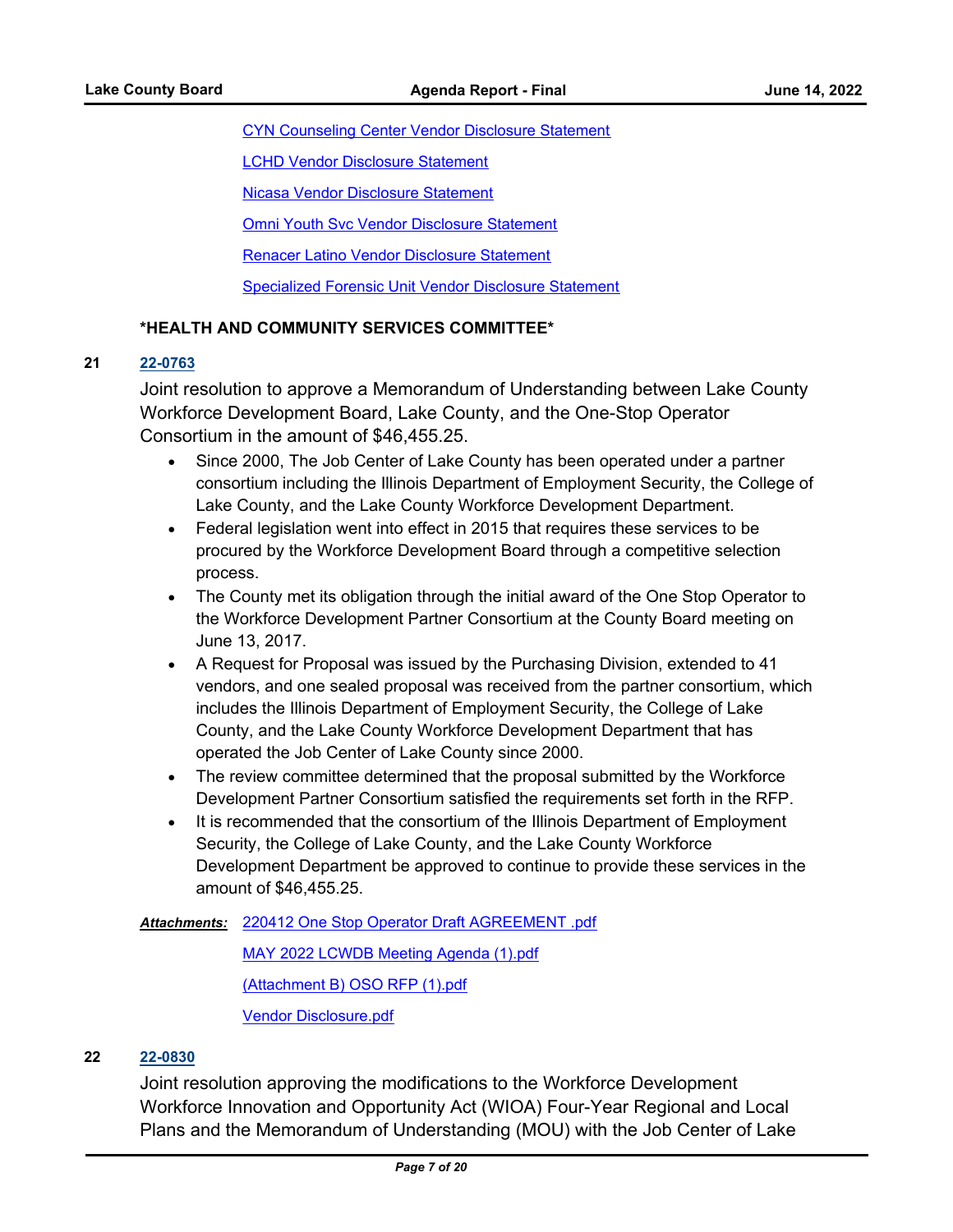County, and authorizing execution of all necessary correspondence to submit these plans to the Illinois Department of Commerce and Economic Opportunity (DCEO).

- · The Lake County Workforce Development Board is responsible for the development and submission of plan documents as a necessary component to receive U.S. Department of Labor Workforce Innovation and Opportunity Act (WIOA) funding, passed-through the Illinois DCEO.
- · The Northeast Economic Development Region Four-Year WIOA Plan was collectively modified by the seven workforce boards serving the ten counties of Cook, DeKalb, DuPage, Grundy, Kane, Kankakee, Kendall, Lake, McHenry, and Will. The Plan modifications provides innovative regional solutions to meet the needs of the key industry sectors of healthcare, manufacturing, transportation and warehousing and IT and integrating DEI strategies.
- · The Lake County Workforce Development Board Four-Year WIOA Local Plan modification provides an overview of partner programs to ensure that job seekers, including youth and individuals with barriers to employment, have the skills to compete in the job market and that employers have a ready supply of skilled workers.
- · The modifications to Job Center of Lake County Memorandum of Understanding was successfully negotiated among all the federally funded programs authorized under WIOA, agreeing to collaborate and optimize the quality of services provided in the Job Center.
- · The Lake County Workforce Development Board approved the modifications to the WIOA Regional and Local Plans and the Job Center MOU at its May 26, 2022 meeting.

# *Attachments:* [Local and Regional Plan Modifications - Lake County Board](http://lakecounty.legistar.com/gateway.aspx?M=F&ID=a762268c-3af6-428c-8e0a-ece347545988.pdf)

## **23 [22-0756](http://lakecounty.legistar.com/gateway.aspx?m=l&id=/matter.aspx?key=26543)**

Joint resolution accepting the Illinois Department of Human Services (IDHS) grant and authorizing an emergency appropriation in the amount of \$298,498 for the Sustainability grant.

- · The \$298,498 IDHS grant will fund retention bonuses, sign on bonuses, and cover costs of Behavioral Health services for unfunded or underfunded clients.
- · The \$298,498 in additional grant funding has not been previously appropriated because the grant resources were secured after the County's adoption of the Fiscal Year (FY) 2022 budget.
- · The grant award will be for the period July 1, 2021, through June 30, 2022.

## *Attachments:* [BH 999 Sustainability](http://lakecounty.legistar.com/gateway.aspx?M=F&ID=09dc0aa8-73b3-4b89-a606-bd36ec62e344.pdf)

# **\*PUBLIC WORKS, PLANNING AND TRANSPORTATION COMMITTEE\***

## **24 [22-0817](http://lakecounty.legistar.com/gateway.aspx?m=l&id=/matter.aspx?key=26603)**

Joint Resolution authorizing execution of a contract with Chicagoland Trenchless Rehabilitation Inc. of Niles, Illinois, in the amount of \$109,999 for the Park West Sewer Lining Project in Unincorporated Deerfield, Illinois.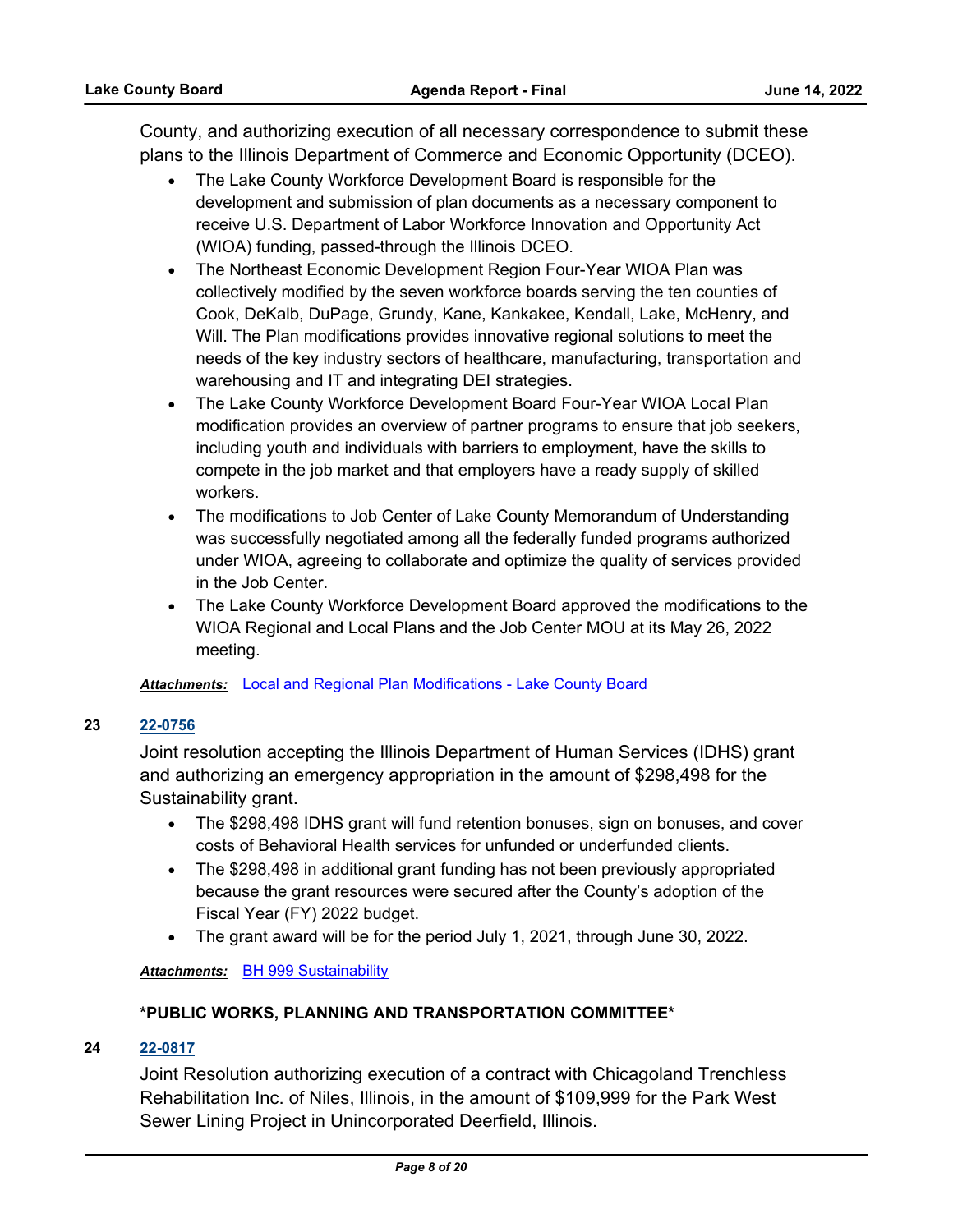- · In 2021 Lake County Public Works rehabilitated water mains in the Park West Townhome Subdivision by means of water main pipe lining, which is a trenchless rehabilitation method.
- · As a condition of the permit issued by the Illinois Environmental Protection Agency (IEPA), LCPW is required to meet the water and sewer main separation requirements because some the water mains crossed storm and sanitary sewers. This project will install water main quality sewer liners at strategic locations in those pipes, thereby complying with the condition of the IEPA permit.
- · The County received bids from two (2) contractors for this work ranging from \$109,999 to \$396,494.
- · Award of this contract is recommended to the lowest responsive and responsible bidder, Chicagoland Trenchless Rehabilitation Inc. of Niles, Illinois, who best meets the needs of the County in the amount of \$109,999.
- · This resolution authorizes and directs the County Purchasing Agent to execute a contract with Chicagoland Trenchless Rehabilitation Inc. of Niles, Illinois, in the amount of \$109,999.

# [22-0817 Park West Sewer Lining Bid Document PW2021.105](http://lakecounty.legistar.com/gateway.aspx?M=F&ID=f49541e2-9db6-4bbe-bc90-1249e815b731.pdf) *Attachments:*

[22-0817 Park West Sewer Lining Bid Tab](http://lakecounty.legistar.com/gateway.aspx?M=F&ID=c0a75fb6-045c-4e4c-91e5-b2e27800d26f.pdf) [22-0817 Park West Location Map](http://lakecounty.legistar.com/gateway.aspx?M=F&ID=d6746738-ca21-4982-a13e-78374ed0af22.pdf) [22-0817 Chicagoland Trenchless Vendor Disclosure](http://lakecounty.legistar.com/gateway.aspx?M=F&ID=ec47d11a-b6bc-4d8e-93fc-110d08492576.pdf)

## **25 [22-0773](http://lakecounty.legistar.com/gateway.aspx?m=l&id=/matter.aspx?key=26559)**

Joint resolution authorizing a contract with Peter Baker and Son Company, Lake Bluff, Illinois, in the amount of \$70,332.23 for the resurfacing of West Townline Road in Avon Township, which will be improved under the Illinois Highway Code for a total of 0.24 miles.

- · There was a public call for bids, and a total of six bids were received, ranging from \$70,332.23 to \$97,456, and the lowest responsible bidder is Peter Baker and Son Company, Lake Bluff, Illinois, in the amount of \$70,332.23.
- · This improvement is designated as Section 22-02000-02-GM.
- · No County funds are being used on this project.

[22-0773 Bid Tab, 2022 Avon Township](http://lakecounty.legistar.com/gateway.aspx?M=F&ID=bdee854e-1b8a-4297-a124-a1123e0af80e.pdf) *Attachments:*

[22-0773 Location Map, 2022 Avon Township](http://lakecounty.legistar.com/gateway.aspx?M=F&ID=25575343-06ac-43c4-b17a-ff0f8f07add0.pdf)

[22-0773 Vendor Disclosure, Peter Baker](http://lakecounty.legistar.com/gateway.aspx?M=F&ID=a1e5e1c5-308f-4561-8ebf-a447cdf686dd.pdf)

# **26 [22-0774](http://lakecounty.legistar.com/gateway.aspx?m=l&id=/matter.aspx?key=26560)**

Joint resolution authorizing a contract with Superior Road Striping Inc., Melrose Park, Illinois, in the amount of \$1,020,486.62 for the removal and replacement of pavement markings, and the removal and replacement of pavement markers on various County highways, which will be improved under the Illinois Highway Code for a total of 99.17 centerline miles, and appropriating \$1,225,000 of Motor Fuel Tax funds.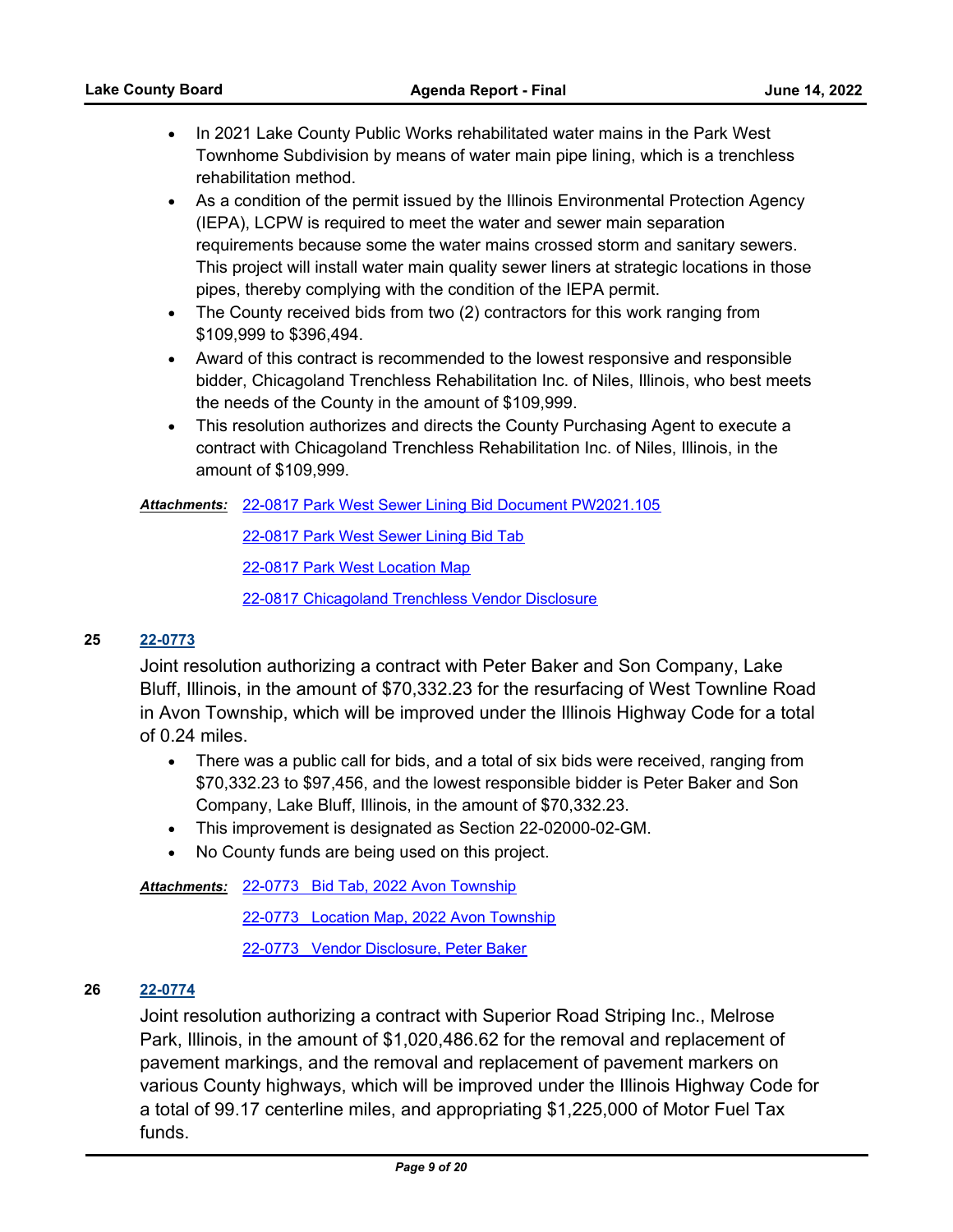- · The County maintains over 300 total centerline miles and more than 900 total lane miles of pavement markings and pavement markers for medians, lane lines, and cross walks.
- · There was a public call for bids, and a total of three bids were received, ranging from \$1,020,486.62 to \$1,724,496.26, and the lowest responsible bidder is Superior Road Striping Inc., Melrose Park, Illinois, in the amount of \$1,020,486.62.
- · This project is included in the Transportation Improvement Program, and designated as Section 22-00000-15-GM.

[22-0774 Bid Tab, 2022 Pavement Marking and Markers](http://lakecounty.legistar.com/gateway.aspx?M=F&ID=0a892c8b-e153-4c02-bddb-6a95c228fa1c.pdf) *Attachments:*

[22-0774 Vendor Disclosure, Superior Road Striping](http://lakecounty.legistar.com/gateway.aspx?M=F&ID=9f6b1870-76f0-456c-8141-691629fa20de.pdf)

# **27 [22-0775](http://lakecounty.legistar.com/gateway.aspx?m=l&id=/matter.aspx?key=26561)**

Joint resolution authorizing a contract with Campanella and Sons, Inc., Wadsworth, Illinois, in the amount of \$781,374.27 for construction of the 21st Street culvert replacement in Wadsworth, Illinois, and appropriating a supplemental amount of \$150,000 of County Bridge Tax funds for the construction of the improvement.

- · There is an existing triple-cell 60-inch metal culvert under 21st Street, east of Delany Road, that is at the end of its service life and needs to be replaced with a 12-foot by 6-foot precast concrete box culvert.
- · There was a public call for bids, and a total of four bids were received, ranging from \$781,374.27 to \$1,410,618.78, and the lowest responsible bidder is Campanella and Sons, Wadsworth, Illinois, in the amount of \$781,374.27.
- · This project is included in the Transportation Improvement Program with construction in 2022, and designated as Section 21-00176-06-DR.

[22-0775 Bid Tab, 21st St Culvert Replacement](http://lakecounty.legistar.com/gateway.aspx?M=F&ID=e5e09633-d342-4f0a-b62f-46f1c482225d.pdf) *Attachments:*

[22-0775 Bid Justification, 21st St. Culvert Replacement](http://lakecounty.legistar.com/gateway.aspx?M=F&ID=3da66f6f-bf8f-4d87-acce-3bcf0be52098.pdf)

[22-0775 Location Map, 21st Street Culvert](http://lakecounty.legistar.com/gateway.aspx?M=F&ID=942b31b2-10f5-415c-8afd-c998128d3fd5.pdf)

[22-0775 Vendor Disclosure, Campanella and Sons](http://lakecounty.legistar.com/gateway.aspx?M=F&ID=4b96a397-9f34-4787-9ed3-cca107573a50.pdf)

## **28 [22-0776](http://lakecounty.legistar.com/gateway.aspx?m=l&id=/matter.aspx?key=26562)**

Joint resolution authorizing a three-year maintenance agreement with Midwest Software Solutions of Ann Arbor, Michigan, for the Traffic Collision Location System (TCLS) used by the Lake County Division of Transportation (LCDOT) at a cost of \$35,785 and appropriating \$43,000 of ¼% Sales Tax for Transportation funds.

- · LCDOT is a licensed user of the TCLS software for its traffic crash analysis.
- · The existing maintenance agreement with TCLS will expire on August 31, 2022.
- · This resolution authorizes a three-year maintenance agreement with Midwest Software Solutions of Ann Arbor, Michigan, beginning September 1, 2022, and ending August 31, 2025.
- · This project is included in the Transportation Improvement Program, and is designated as Section 22-00000-17-EG.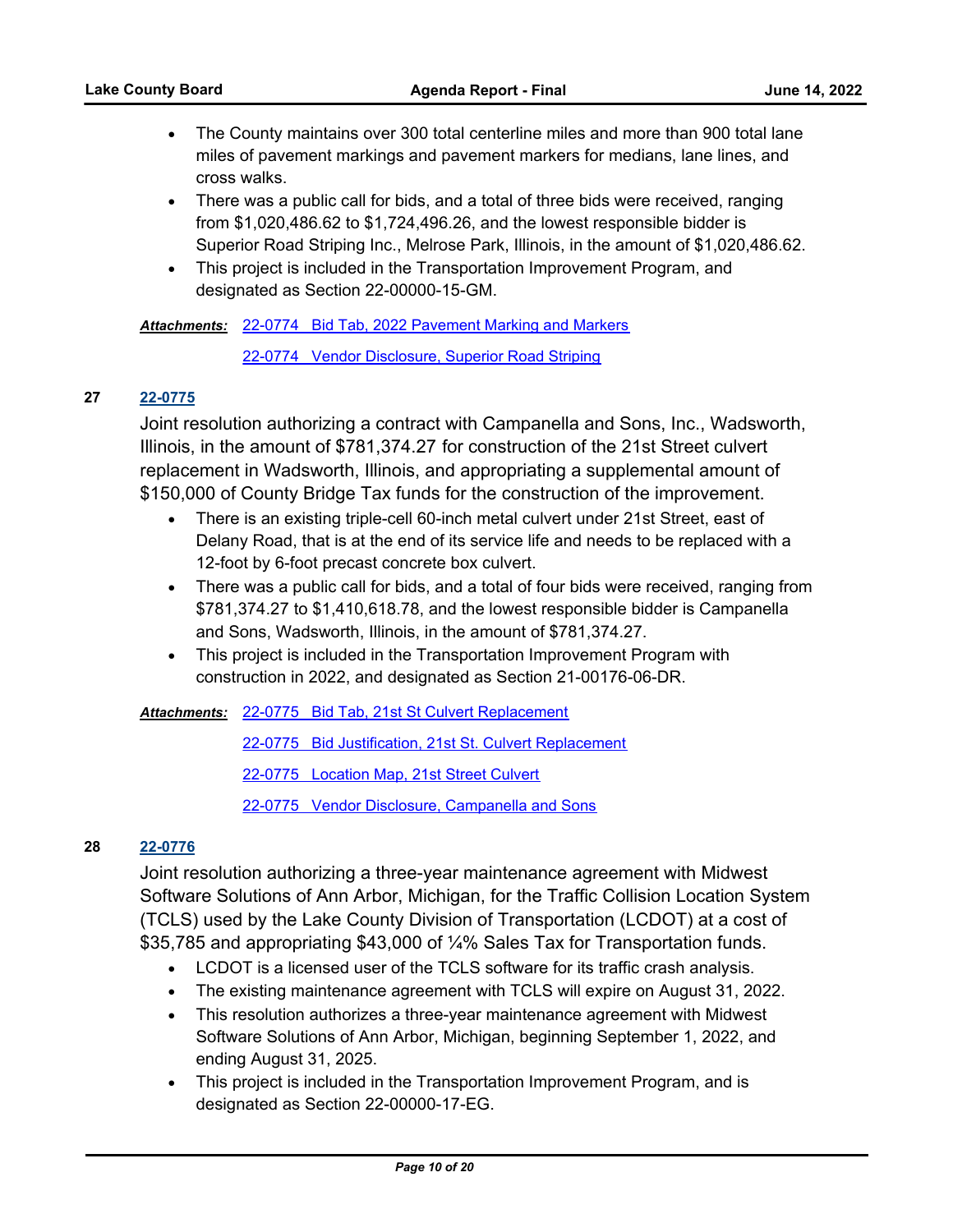## [22-0776 Agreement, TCLS](http://lakecounty.legistar.com/gateway.aspx?M=F&ID=a0bd79e0-e651-4223-8605-d099ef14a7b2.pdf) *Attachments:*

[22-0776 Vendor Disclosure, Midwestern Software Solutions](http://lakecounty.legistar.com/gateway.aspx?M=F&ID=03199f0d-68cf-4527-a774-fc58cd2620e5.pdf)

## **29 [22-0777](http://lakecounty.legistar.com/gateway.aspx?m=l&id=/matter.aspx?key=26563)**

Joint resolution appropriating \$75,000 of County Bridge Tax funds for Fiscal Year (FY) 2022 engineering services, inspection services, water quality monitoring services, watershed workgroup dues, and materials needed to meet the requirements of the Illinois Environmental Protection Agency (IEPA) General National Pollutant Discharge Elimination System (NPDES) ILR40 Permit for Lake County.

- Lake County is a municipal separate storm sewer system (MS4) community that is required to comply with the IEPA General NPDES ILR40 Permit that became effective on March 1, 2016.
- · Permit requirements include new program enhancements, implementation of Best Management Practices, watershed workgroup participation, and water quality monitoring activities that will require the use of engineering and miscellaneous services, contract services, dues, and materials, and is designated as Section 22- 00000-19-GM.

#### **30 [22-0778](http://lakecounty.legistar.com/gateway.aspx?m=l&id=/matter.aspx?key=26564)**

Joint resolution appropriating \$600,000 of ¼% Sales Tax for Transportation funds for materials required to fabricate and install wayfinding signage along Lake County regional bike paths.

- · In order to fabricate and install wayfinding signage along regional bike paths, the Lake County Division of Transportation must purchase wayfinding signage materials.
- · These materials include supplies such as sign posts, sign bases, sign blanks, and printing materials.
- · The initial implementation is anticipated to include the North Shore Bike Path, Skokie Valley Bike Path, and Robert McClory Bike Path.
- · This project is included in the Transportation Improvement Program, and designated as Section 18-00999-49-BT.

## **\*FINANCIAL AND ADMINISTRATIVE COMMITTEE\***

## **31 [22-0793](http://lakecounty.legistar.com/gateway.aspx?m=l&id=/matter.aspx?key=26579)**

Resolution authorizing a contract with Mythics, Inc. of Virginia Beach, Virginia, for professional services and upgrade of the BOSS Oracle Database in the amount of \$125,300.

- · Support for the current BOSS Oracle Database version is expiring, and an upgrade is necessary to maintain security and premier support status.
- · Pursuant to Chapter 33.115 of the County's Purchasing Ordinance, Cooperative Joint Purchasing Authorized, the County may participate in a cooperative purchasing agreement for the procurement of goods, services, construction, or professional services with one or more public procurement units in accordance with an agreement entered into between the participants.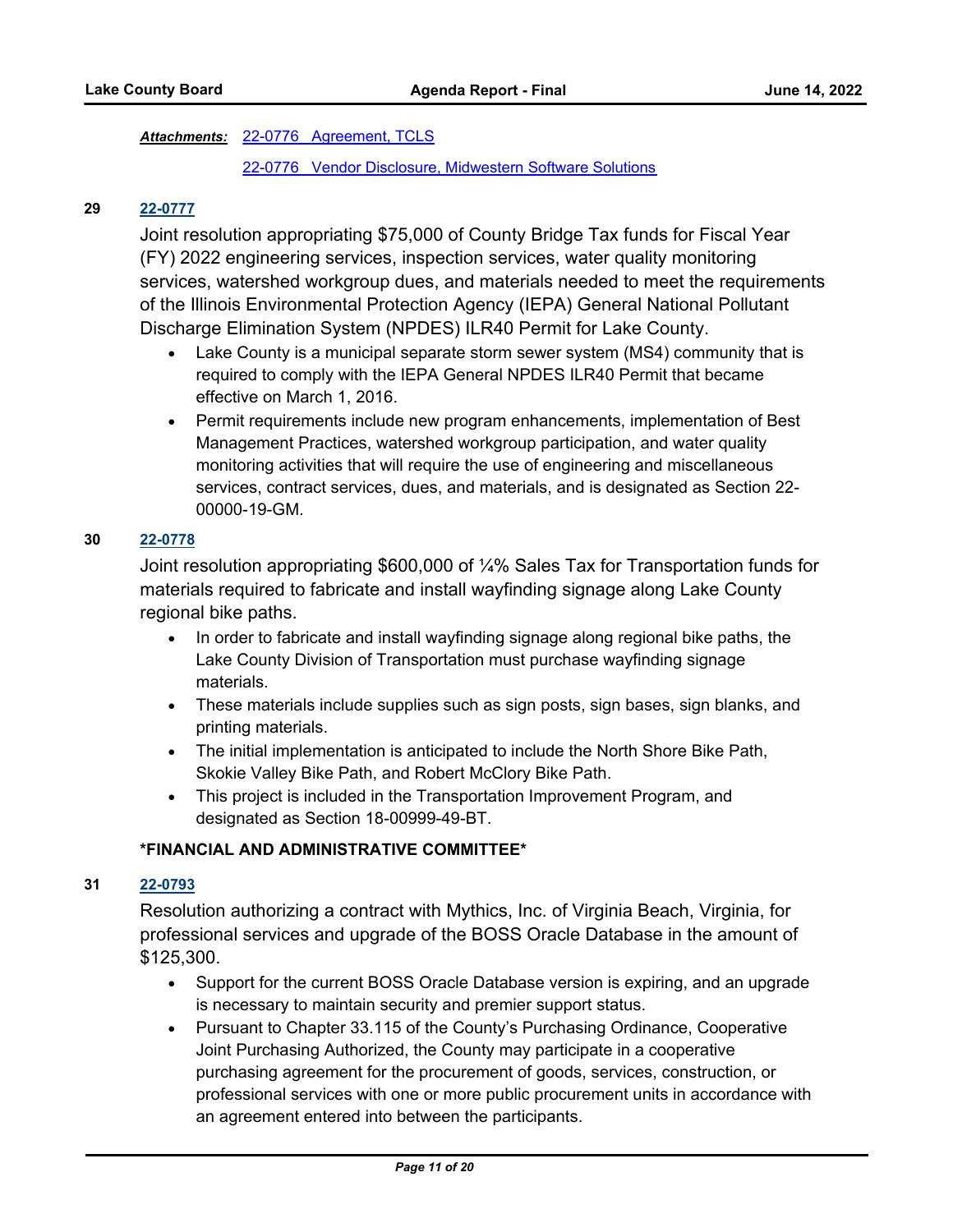· A cooperative purchasing contract with Mythics, Inc. has been identified through General Service Administration (GSA) (47QTCA21D0036) to procure needed goods, services, construction, or professional services that were competitively solicited and awarded.

[FY22 - Mythics - Oracle Database Upgrade - VDF](http://lakecounty.legistar.com/gateway.aspx?M=F&ID=dfdd30d1-cd8e-44c5-90e6-d060b6632601.pdf) *Attachments:*

[FY22 - Mythics Oracle Upgrade - \\$125,300 - CON](http://lakecounty.legistar.com/gateway.aspx?M=F&ID=4f64bc54-fccf-4c6a-8fad-310ac4940d09.pdf)

#### **32 [22-0816](http://lakecounty.legistar.com/gateway.aspx?m=l&id=/matter.aspx?key=26602)**

Resolution authorizing execution of a contract with G.E. Riddiford Company, Inc., Arlington Heights, Illinois in the amount of \$697,600 for the Sheriff Community Based Corrections Center (CBCC) Roof Replacement.

- · As part of the Fiscal Year 2022 Facility Assessment Budget and Facilities Capital Improvement Plan, Sheriff Community Based Corrections Center (CBCC) and Adult Detention Center Tower Roof Replacement was authorized.
- · Following review of the bids submitted, Lake County determined to only award the roof replacement for the Sheriffs CBCC building.
- · This work is a high priority project for Lake County. The existing building needs a full roof replacement as well as concrete crack repair, relocation of chiller coolant lines, installation of a new roof hatch and ladder for access to roof #2.
- · The County received three bids for the project in the amount of \$1,873,800 to \$2,057,000.
- · Award of this contract is recommended to the lowest responsive and responsible bidder, G.E. Riddiford Company, Inc., Arlington Heights, Illinois, who best meets the needs of the County in the amount of \$697,600.
- · This resolution authorizes and directs the County Purchasing Agent to execute a contract with G.E. Riddiford Company, Inc., Arlington Heights, Illinois, in the amount of \$697,600.

**Attachments: [Vendor Disclosure Statement](http://lakecounty.legistar.com/gateway.aspx?M=F&ID=9891baf8-be53-4f89-a613-56cc001508f1.pdf)** 

[Bid 22061 Final](http://lakecounty.legistar.com/gateway.aspx?M=F&ID=af0c7b33-7efb-43d6-a982-5c54e2fcf9e6.pdf)

[22061 Bid Tab](http://lakecounty.legistar.com/gateway.aspx?M=F&ID=4037ae4f-b376-42e4-9878-287d02f18d69.pdf)

## **33 [22-0815](http://lakecounty.legistar.com/gateway.aspx?m=l&id=/matter.aspx?key=26601)**

Resolution approving a contract with Crowe LLP, Chicago, Illinois, for internal audit consulting services, in the amount not to exceed \$91,249.

- · A departmental study in 2018 identified the need for a more robust internal audit function for Lake County. The Finance Department has freed up authorized, budgeted headcount to staff this function in the form of an internal audit manager and an internal audit accountant, which has been unfunded for two years because of budget pressures.
- · After difficulty in Fiscal Year 2021 recruiting the internal audit manager and upon research of the various methods that the function can be executed, the Finance Department converted the budgeted FY22 salary and benefits for its internal audit manager into professional services consulting dollars to fund an external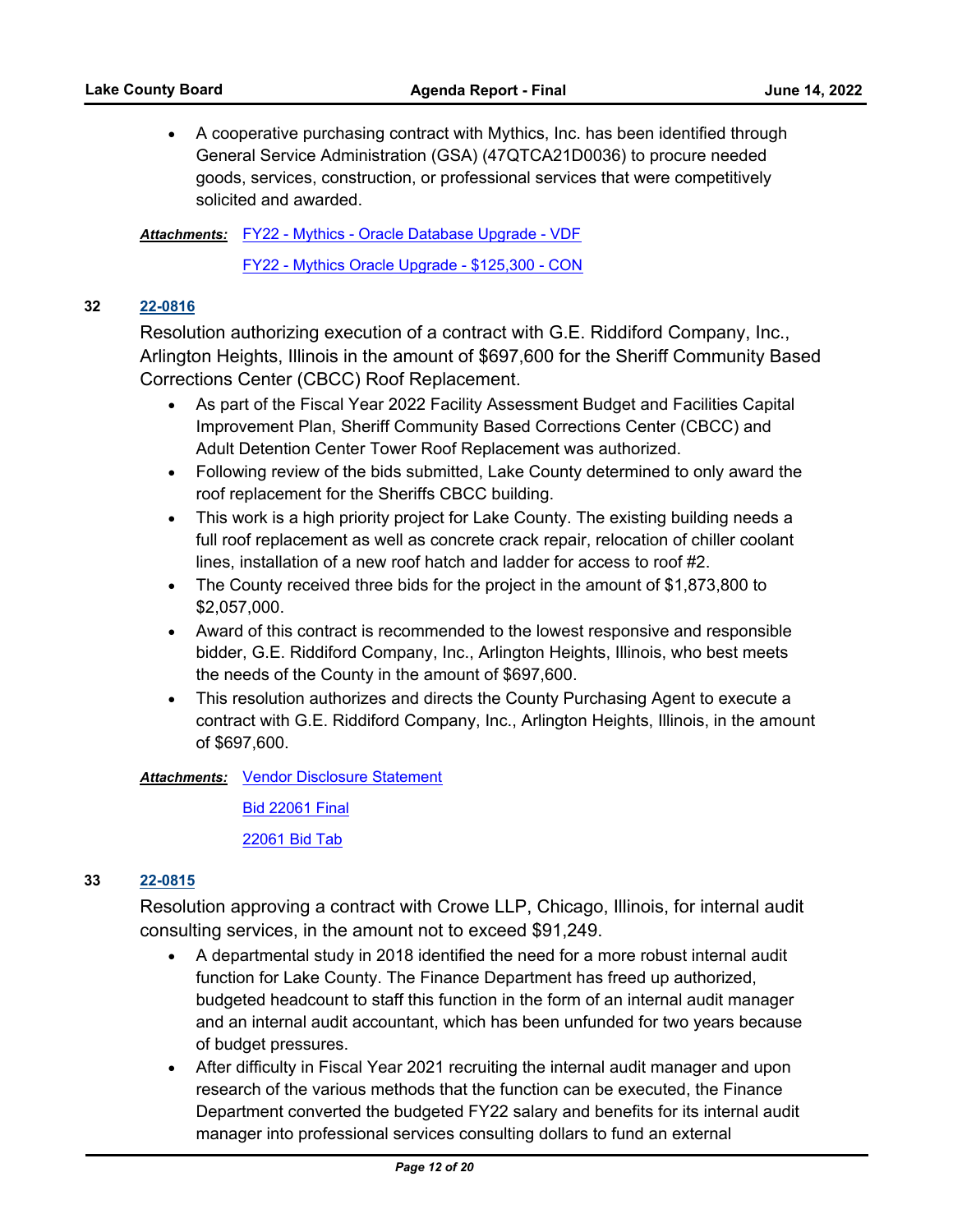assessment of and recommendations for Lake County's internal control framework.

- · A request for proposals was extended to 22 vendors and sealed proposals were received from six vendors. After interviews with the top three respondents, Crowe LLP has been identified as the firm whose proposal best meets the County's needs.
- · The scope of the engagement includes the development of an audit charter and updated internal control procedures; a risk assessment and audit plan; and a current state assessment and recommendations. The anticipated schedule results in completion prior to November 30, 2022.
- · The cost of the project was included in the approved Fiscal Year 2022 Finance Department budget in account 101-1200010-71150. County Administration will manage the project / contract.

#### [22029 Final Agreement](http://lakecounty.legistar.com/gateway.aspx?M=F&ID=51478583-7e69-4aea-8db7-d5b8cd2bf167.pdf) *Attachments:*

[22029 Final RFP](http://lakecounty.legistar.com/gateway.aspx?M=F&ID=6f738b79-584c-4c65-8d62-1526028d8b7d.pdf)

[Vendor Disclosure Statement](http://lakecounty.legistar.com/gateway.aspx?M=F&ID=a6e4ddcb-284b-46be-b531-d6ecdd5b3ecf.pdf)

[22029 Scoring Matrix after Interviews](http://lakecounty.legistar.com/gateway.aspx?M=F&ID=2c132533-e82a-4c5f-b8c5-d1127315303b.pdf)

## **REGULAR AGENDA**

## **\*LAKE COUNTY BOARD\***

#### **34 [22-0813](http://lakecounty.legistar.com/gateway.aspx?m=l&id=/matter.aspx?key=26599)**

Resolution extending the declaration of emergency due to Coronavirus disease (COVID-19) in Lake County, Illinois, until the Governor of Illinois lifts the State's declaration of emergency, but no longer than July 12, 2022.

- · On March 9, 2020, Illinois' State Governor announced a state of emergency decree in response to COVID-19.
- · Lake County took immediate action to mitigate the local impact and ensure continuity of governmental operations through the issuance of a declaration of emergency proclamation on March 13, 2020. It activated community mitigation plans and expedited response time without circumventing constitutional protections of its citizens.
- · Subsequent extensions were approved by the Lake County Board. On May 10, 2022, the Lake County Board further extended the declaration until the Governor of Illinois lifted the State's declaration of emergency but no later than June 14, 2022. The resolution also called for the continued operation of the Lake County Emergency Operations Plan and Lake County Health Department Emergency Operations Plan, pursuant to Illinois law, for at least 14 days after the termination of the declaration of emergency proclamation.
- · This resolution further extends the proclamation until the Governor of Illinois lifts the State's declaration of emergency, but no later than July 12, 2022, so that Lake County, by and through its Emergency Management Agency and Health Department, may continue to coordinate county and municipal resources and response activities. It suspends certain provisions and procedures for the conduct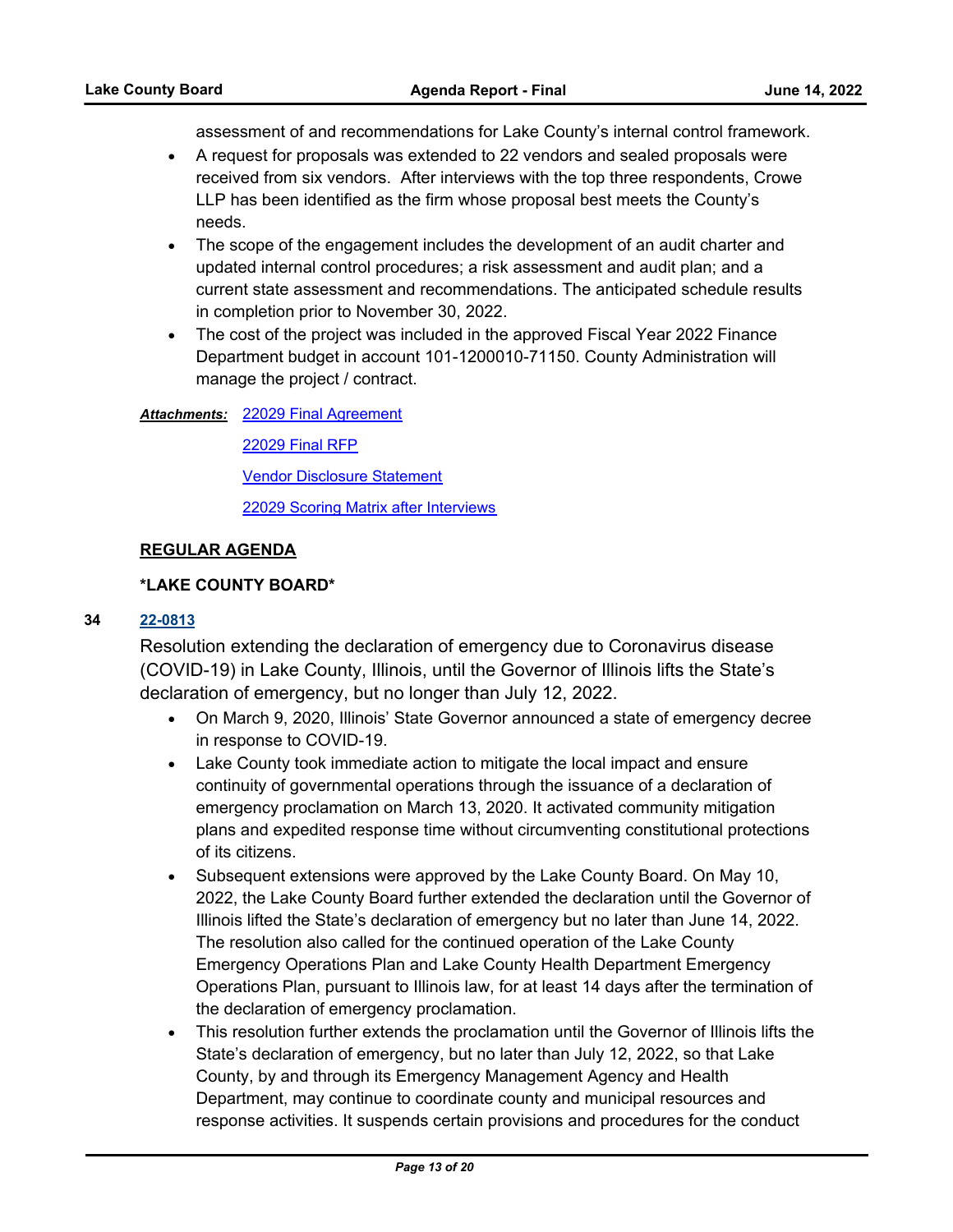of county business in an effort to protect the health and safety of persons and provides emergency assistance pursuant to Illinois law.

## **\*LAW AND JUDICIAL COMMITTEE\***

#### **35 [22-0782](http://lakecounty.legistar.com/gateway.aspx?m=l&id=/matter.aspx?key=26568)**

Joint resolution approving intergovernmental agreements (IGAs) for the collaborative use of the Lake County Law Enforcement Records Management System among Round Lake, Tower Lakes, Vernon Hills, Winthrop Harbor, Zion, Park City, Lake County and the Lake County Sheriff's Office (LCSO).

- · As part of the Regional 9-1-1 Consolidation Project, a Consortium of 21 public safety entities agreed to seek a county-wide, enterprise public safety software suite for dispatch, records, jail management, and reporting.
- · The Lake County Sheriff, through the County, contracted with Tyler Technologies to license and support the Law Enforcement Records Management System (RMS) as part of the county-wide public safety software suite.
- · The Sheriff-Tyler contract includes a site license "for the licensed Records, Field Reporting, Corrections and Brazos software for any agency in the geographic confines of Lake County." The attached Agreements are only for the Records and Field Reporting components of the Sheriff-Tyler contract.
- · The municipalities of Round Lake, Tower Lakes, Vernon Hills, Winthrop Harbor, Zion and Park City are located within the geographic confines of Lake County, seek to partner with the Sheriff in using the Tyler RMS, and agree to pay a proportionate cost for the ongoing maintenance of the system.
- · The Lake County State's Attorney's Office has reviewed and approved the IGAs.

## Attachments: [Park City - IGA - RMS](http://lakecounty.legistar.com/gateway.aspx?M=F&ID=e52c4527-84f5-4c9c-b490-905348d81d59.pdf)

[Zion - IGA - RMS](http://lakecounty.legistar.com/gateway.aspx?M=F&ID=03d866db-bade-4feb-a25e-a6976e6498fb.pdf) [Winthrop Harbor - IGA - RMS](http://lakecounty.legistar.com/gateway.aspx?M=F&ID=2b40e2e8-8f87-410b-8c31-b15f1bbedccc.pdf) [Vernon Hills - IGA - RMS](http://lakecounty.legistar.com/gateway.aspx?M=F&ID=a2082eac-54ed-45c5-9371-8a991578246c.pdf) [Tower Lakes - IGA - RMS](http://lakecounty.legistar.com/gateway.aspx?M=F&ID=28465147-ca64-4bdb-83e4-50c6667fc176.pdf) [Round Lake - IGA - RMS](http://lakecounty.legistar.com/gateway.aspx?M=F&ID=f42a8abc-7425-4200-8297-9f4a1674af8b.pdf)

#### **36 [22-0796](http://lakecounty.legistar.com/gateway.aspx?m=l&id=/matter.aspx?key=26582)**

Joint resolution approving Contract Modification Number Three with MTG Management Consultants, LLC Seattle, Washington for professional consulting and project management services for the continued implementation of the Integrated Case Management System (ICMS), in the amount not to exceed \$270,979 and approving line item transfers and an emergency appropriation in various funds to fund the extension.

· In April 2019, a contract was awarded to MTG Management Consultants for professional consulting and project management services for the implementation of the ICMS for an initial term of two years in the amount of \$933,000, with the option to renew for an additional one year, subject to acceptable performance and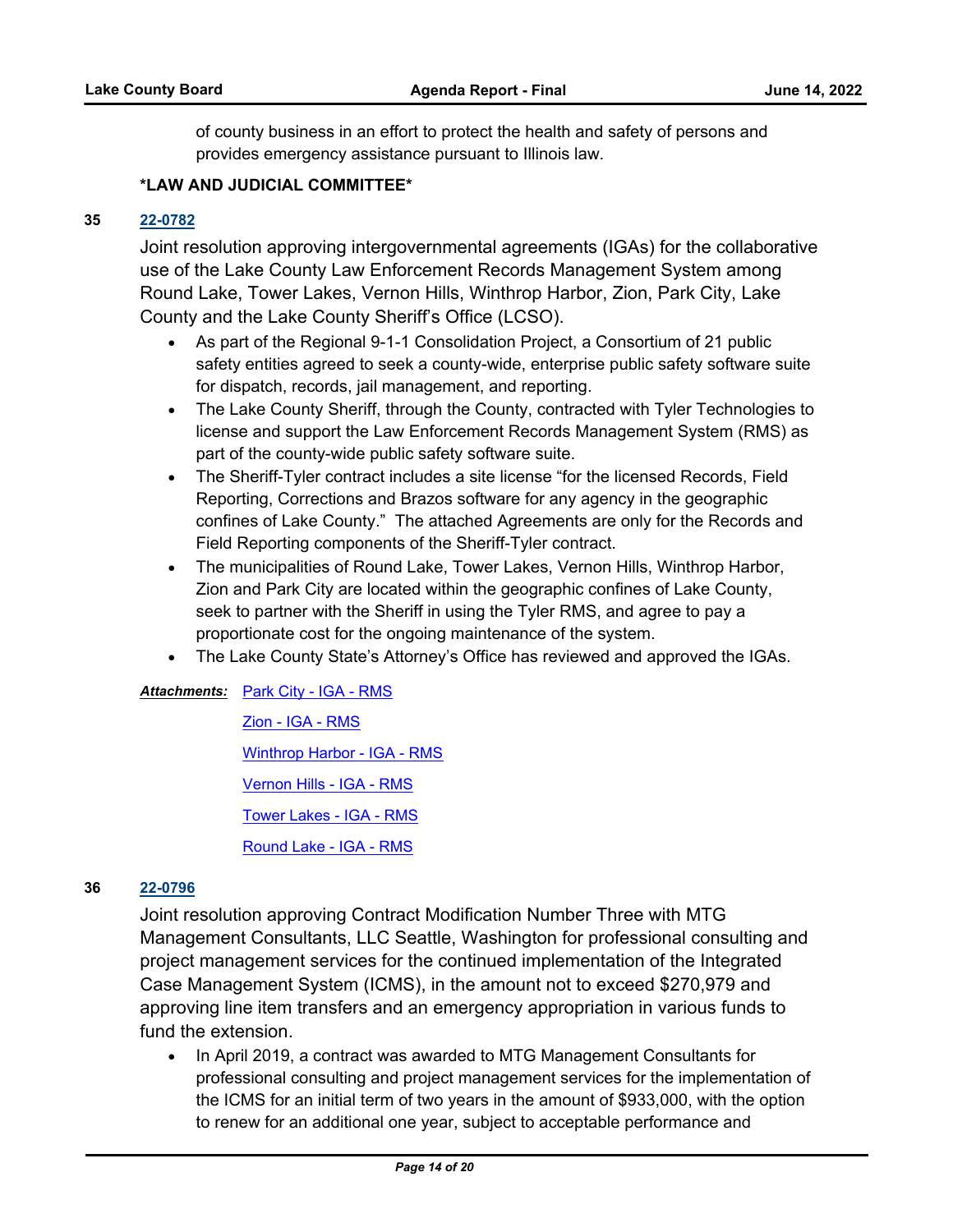appropriation of sufficient funds.

- · The County Board approved Contract Modification One in April 2021 for the additional year of service and additional post Go Live support for a period of four months in the amount of \$543,104.
- · The original Go Live date of April 2022 has been delayed and there is a need to provide funding for additional project management services through October 2022 and as well as an additional four months of post Go Live support.
- · In accordance with Section 33.082 of the Lake County Purchasing Ordinance, this Change Order is germane to the original contract as signed and is in the best interest of Lake County.
- · Contract Modification Number Three is in a not to exceed amount of \$270,979, increasing the contract from \$1,476,104 to \$1,747,083.
- · The primary funding source for the original contract was the Integrated Justice funds, but those funds are fully exhausted. Various judicial special revenue funds have provided additional project-related funding. The State's Attorney's Office and the Capital Improvement Fund had set aside funding for the implementation of the ICMS system. Because that is no longer necessary due to American Rescue Plan Act funding, budgeted funds are being redeployed for this purpose through a line item transfer.
- · The Public Defender Records Automation Fund is a relatively new fund with minimal annual revenue. The Public Defender has agreed to utilize \$5,000 of the unaudited Fiscal Year 2021 yearend fund balance of \$5,748 for this purpose. Therefore, an emergency appropriation is necessary to make these funds available in Fiscal Year 2022.

## <u>Attachments: [ICMS LIT](http://lakecounty.legistar.com/gateway.aspx?M=F&ID=2a1be11d-3f84-44ce-87e6-93efb577e41a.pdf)</u>

[MCP\\_LakeCoIL\\_CMS\\_Vendor Disclosure 03-28-2022](http://lakecounty.legistar.com/gateway.aspx?M=F&ID=73b48b2f-738d-4e9b-9fbb-65b92e789f92.pdf) [18052 Contract Modification No. 3 FINAL DRAFT 5-13-22](http://lakecounty.legistar.com/gateway.aspx?M=F&ID=a6f25521-7db4-470c-a4d1-1ded1f7f46fd.pdf)

# **\*HEALTH AND COMMUNITY SERVICES COMMITTEE\***

## **37 [22-0867](http://lakecounty.legistar.com/gateway.aspx?m=l&id=/matter.aspx?key=26653)**

Board of Health Report.

## **38 [22-0791](http://lakecounty.legistar.com/gateway.aspx?m=l&id=/matter.aspx?key=26577)**

Joint resolution authorizing the Workforce Development Department to enter into Summer Youth Worksite Agreements with public, private, or nonprofit organizations to host youth onsite as part of the Lake County Summer Youth Work Experience Program.

- · The Workforce Development Department administers the Lake County Summer Youth Work Experience Program. The Summer Youth Program provides eligible youth a meaningful work experience.
- · Onsite, subsidized work experiences will be at public, governmental, private, and nonprofit organizations. Youth will be scheduled to work up to 25 hours weekly for six weeks. Youth ages 14-17 will earn an hourly wage of \$10.00 and youth 18 years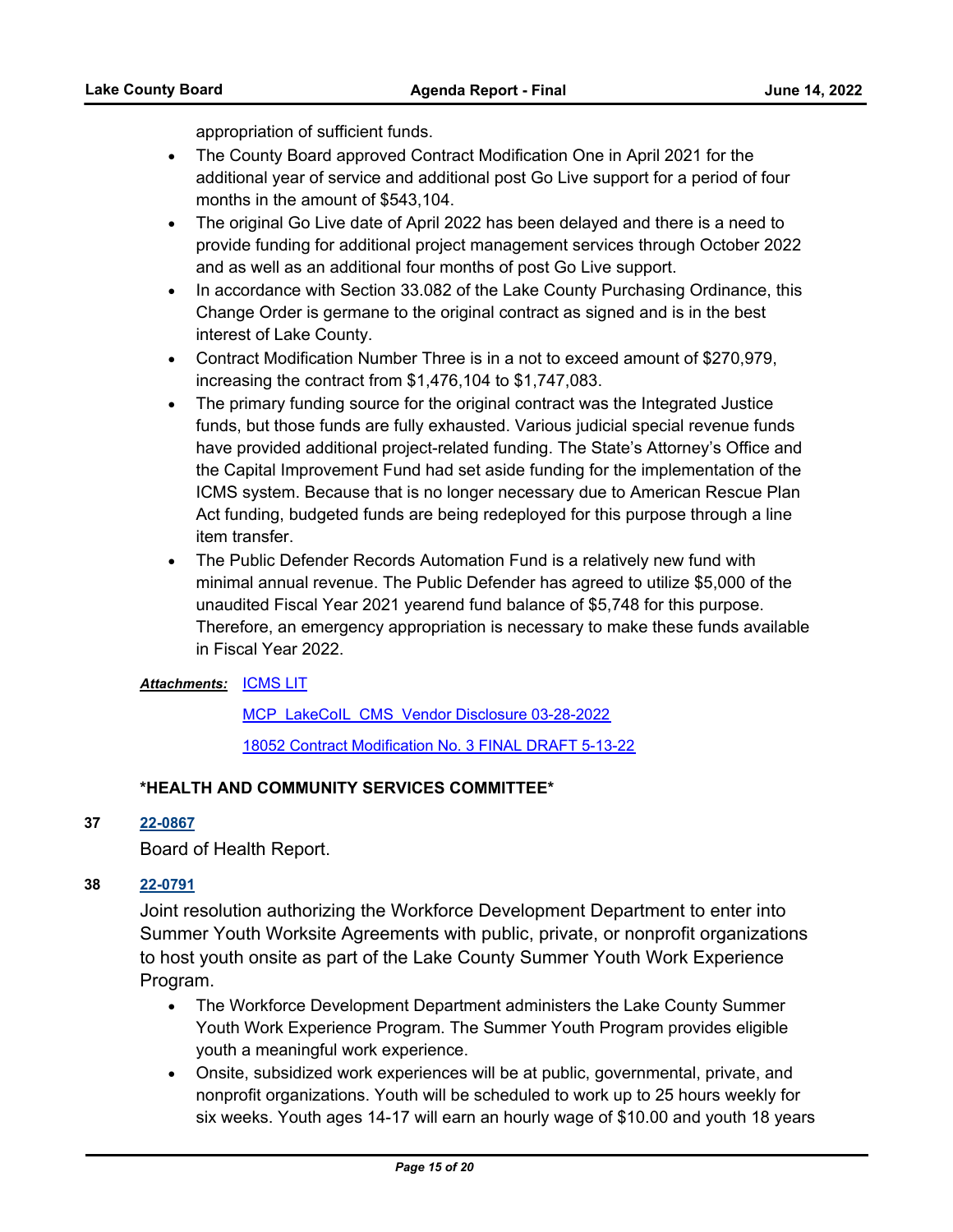and older will earn an hourly wage of \$12.00.

- · Workforce Development has identified 17 worksites that have the capacity to host 150 youth and will continue to identify additional worksites.
- · The Worksite Agreement outlines the responsibilities of the participating worksites and Lake County.
- · This joint resolution authorizes the County Board Chair or their designee to sign the agreements.

Attachments: [WDD SYEP Worksite Agreement 2022](http://lakecounty.legistar.com/gateway.aspx?M=F&ID=97e41162-73f6-4e9b-b4b7-7552ae60c02b.pdf)

[WDD SYEP Worksites 2022](http://lakecounty.legistar.com/gateway.aspx?M=F&ID=45ddabae-f981-4c41-ad30-a83ab328306a.pdf)

## **\*PUBLIC WORKS, PLANNING & TRANSPORTATION COMMITTEE\***

## **39 [22-0786](http://lakecounty.legistar.com/gateway.aspx?m=l&id=/matter.aspx?key=26572)**

Joint resolution authorizing the execution of Second Amendment to the 2014 Amended and Restated Agreement for Retail Sanitary Sewer Service between Lake County and the Village of Kildeer.

- · The County and the Village entered into an Intergovernmental Agreement on October 14, 2014, to provide retail sanitary sewer to portions of the Village of Kildeer.
- · The Village now seeks to expand the Retail Agreement's service area to a property which is currently outside of the existing service area but was recently annexed by the Village and is adjacent to an existing property within the service area.
- · The Village has permitted the construction of a Thornton's Gas Station on the property at Plum Grove Road and Rand Road (Illinois Route 12)
- · The County has determined that the extension of retail sanitary sewage service to the new property is feasible.
- · The Amendment to the Agreement was approved by the Kildeer Village Board on April 19, 2022.
- · This resolution authorizes the execution of a Second Amendment to the 2014 Amended and Restated Agreement for Retail Sanitary Sewer Service.
- · In accordance with County Board Rules, the State's Attorney's Office has reviewed this Intergovernmental Agreement prior to action by the County Board.

#### *Attachments:* [22-0768 Kildeer Signed 2nd Amend to IGA-Thorntons-Sewer IGA](http://lakecounty.legistar.com/gateway.aspx?M=F&ID=f520a3a3-bd75-473f-b799-8cc15a86565d.pdf)

## **\*ENERGY & ENVIRONMENT COMMITTEE\***

#### **40 [22-0834](http://lakecounty.legistar.com/gateway.aspx?m=l&id=/matter.aspx?key=26619)**

Joint resolution accepting the electricity rates proposed by Standard Solar, Inc., Rockville, MD for solar installations at Lake County's Mill Creek Waste Water Treatment Facility, and on the Libertyville Campus near the Central Permit Facility.

· On November 6, 2019 Lake County entered into a Power Purchase Agreement and Lease with WCP Solar of Naperville, Illinois for the purpose of advancing the solar panel project feasibility process for 10 proposed County sites. At that time it was stated that the final electrical rates for the solar panels will be calculated based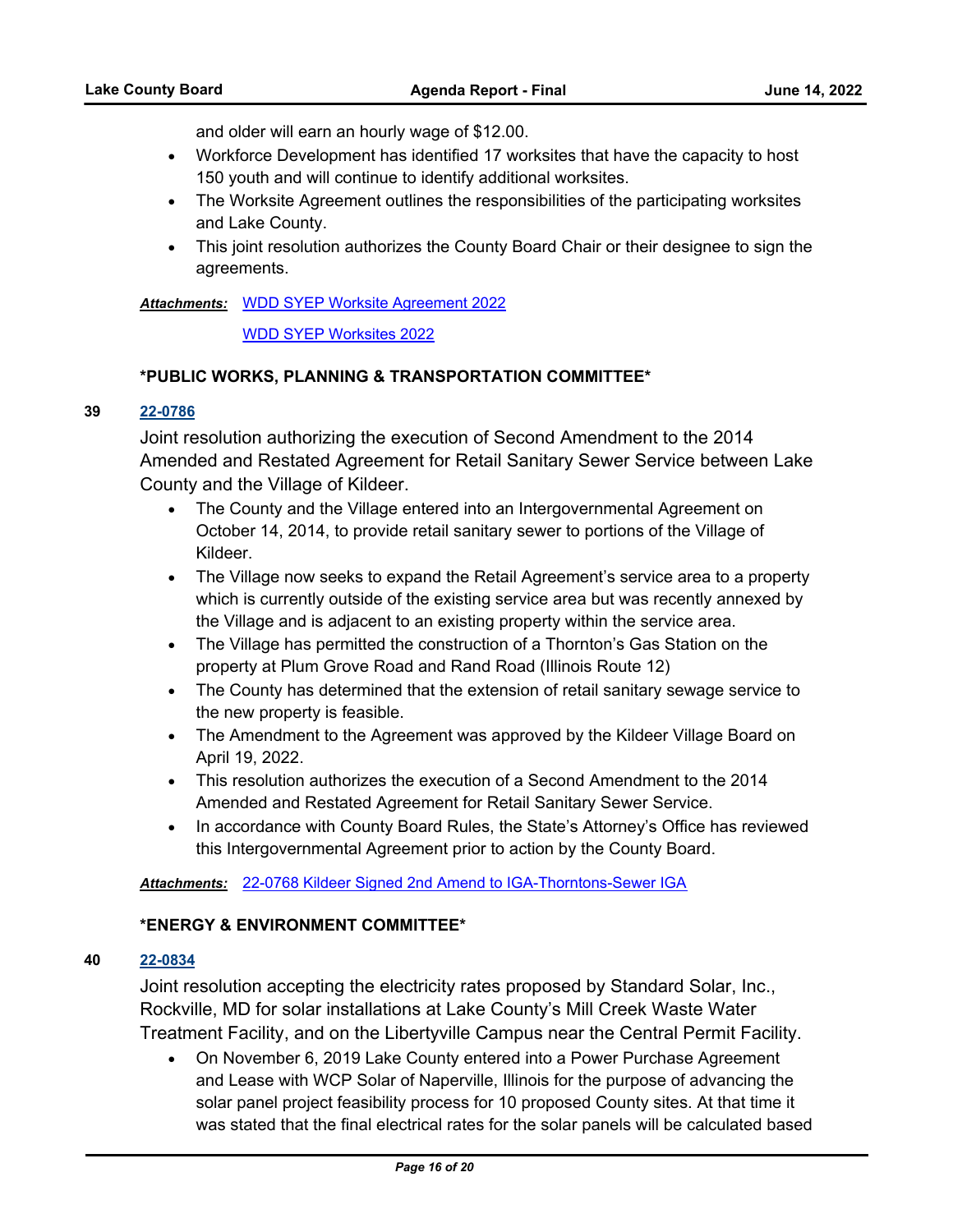on a series of criteria and will be brought back to the Committee in the form of a contract modification.

- · The County has worked with WCP Solar and Standard Solar to obtain State funding opportunities for the 10 proposed County sites. Three of the sites in Lake County were assigned to Standard Solar, which was anticipated in the agreement, and two of those three sites are economically viable at this time.
- · In late FY21, Standard Solar secured state funding for two economically viable sites in Lake County. This allowed planning and design to commence resulting in a recalculation of the originally proposed rates. Standard Solar provided the updated rates to Lake County and they were reviewed in consultation with the State's Attorney's Office, and our sustainability consultant, Quercus Consulting.
- · The proposed electrical rates for these two sites, even when factoring in the cost of operations and maintenance ("O&M") for the solar systems, still remain lower than current electricity rates the County is paying, although the rates are higher than were initially projected.
- · The third site, to be located at Lake County's Des Plaines River Water Reclamation Facility, is being further reviewed by Standard Solar based on Lake County comments and is not contemplated with this action.

## Attachments: [Project Agreement 3- Lake County Public Works- Mill Creek WRF Land -6](http://lakecounty.legistar.com/gateway.aspx?M=F&ID=fa68956d-5cca-44b5-8bf3-6c1a577a4287.pdf).

[Project Agreement 8 - Lake County Facilities Libertyville Campus -6.2.22-](http://lakecounty.legistar.com/gateway.aspx?M=F&ID=fc81ff4b-3f11-4c22-8f9a-d70ee7fd0733.pdf) [Summary of Standard Solar Proposal 06 03 2022](http://lakecounty.legistar.com/gateway.aspx?M=F&ID=9b056aa3-9daa-44bc-8cfd-bc43060702e7.pdf) [Lake County PPA Pricing 060222 V4.0](http://lakecounty.legistar.com/gateway.aspx?M=F&ID=f41c9ea2-8f17-4aae-9ee7-8f5615241d88.pdf)

## **\*ETHICS AND OVERSIGHT COMMITTEE\***

## **41 [22-0801](http://lakecounty.legistar.com/gateway.aspx?m=l&id=/matter.aspx?key=26587)**

Ordinance amending the Lake County Ethics & Conduct Code for the purpose of clarifying the ability to file ethics complaints anonymously.

- · In April 2021 the Lake County Board amended the Ethics & Conduct Code, establishing an independent Ethics Commission. The Commission was subsequently appointed in August 2021.
- · The Commission has since met a number of times and has established the Operating Procedures that govern their processes. During this review it was noted that the Ethics & Conduct Code does not specifically state that anonymous complaints are possible.
- · Though anonymous ethics complaints have been accepted, the Independent Ethics Commission recommended it by included in the County's Ethics & Conduct Code. This ordinance amendment includes the language recommended by the Ethics Commission.

Attachments: [Ethics & Conduct Code Amendment Draft 052422](http://lakecounty.legistar.com/gateway.aspx?M=F&ID=7744ab0b-d59e-4bda-ad68-47c3a8fddb4a.pdf)

[Ethics & Conduct Code - As Amended at E&O on 6.3.22 – Redline](http://lakecounty.legistar.com/gateway.aspx?M=F&ID=95925f8a-f4de-4f87-8f62-96dc959e274d.pdf)

[Ethics & Conduct Code - As Amended at E&O on 6.3.22 – CLEAN](http://lakecounty.legistar.com/gateway.aspx?M=F&ID=ba936d5b-6af7-40b0-8132-7e24abd0a23a.pdf)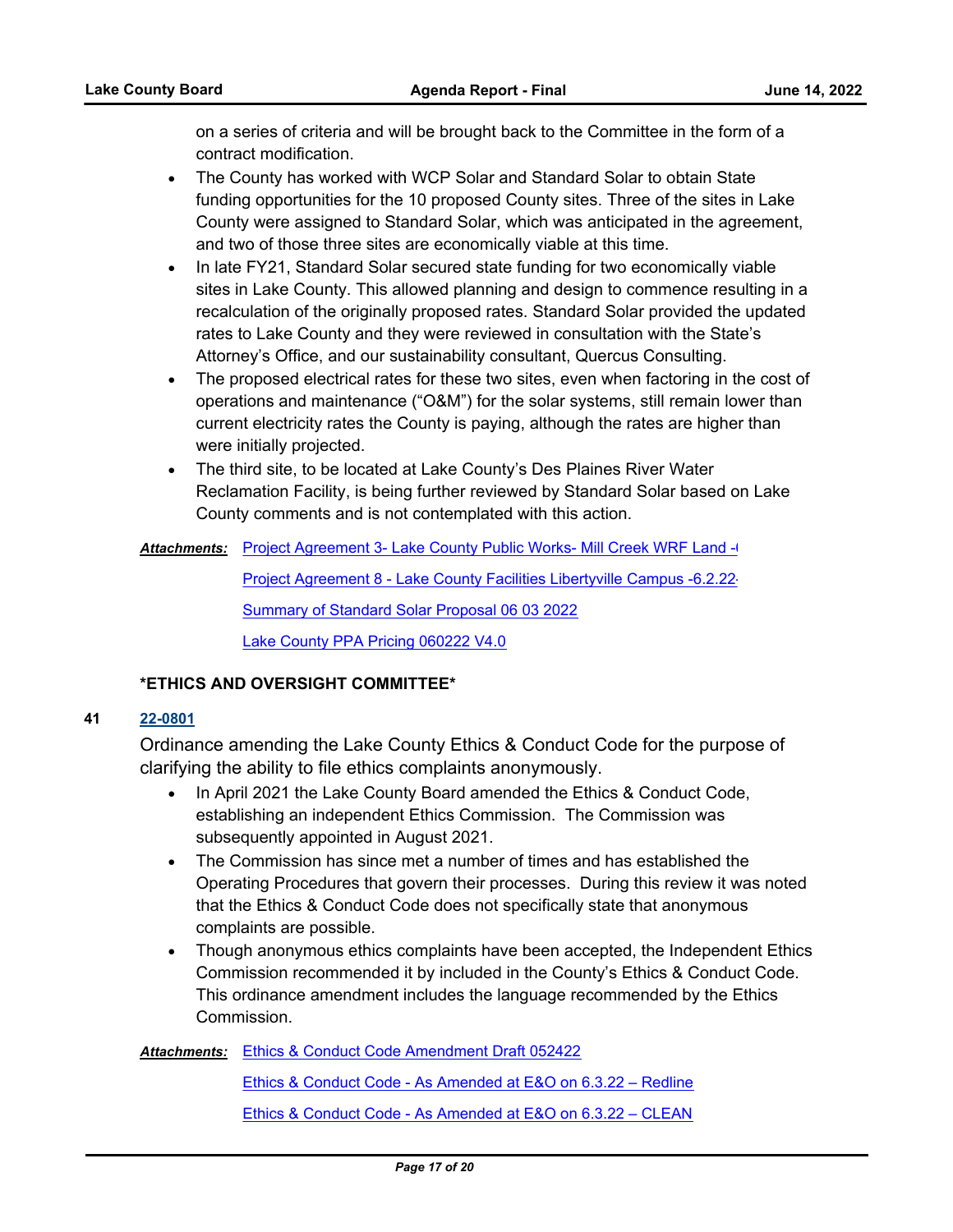## **\*FINANCIAL AND ADMINISTRATIVE COMMITTEE\***

#### **42 [22-0766](http://lakecounty.legistar.com/gateway.aspx?m=l&id=/matter.aspx?key=26552)**

Resolution amending the Fiscal Year (FY) 2022 Health Insurance rate structure.

- · On February 8, 2022, the County Board approved a resolution authorizing the execution of the contract and by-laws of the Intergovernmental Personnel Benefit Cooperative (IPBC) and Lake County membership in the IPBC.
- · Based on the cost savings produced from joining the Cooperative, County Administration and the Human Resources Department worked in tandem to apply a portion of the savings to employee premiums.

## **Attachments: [Proposed IPBC Rates](http://lakecounty.legistar.com/gateway.aspx?M=F&ID=a4c2419e-6971-4e3d-80cc-4606f7a7a970.pdf)**

## **43 [22-0821](http://lakecounty.legistar.com/gateway.aspx?m=l&id=/matter.aspx?key=26607)**

An Ordinance authorizing the issuance by The County of Lake, Illinois, of General Obligation Bonds (Sales Tax Alternate Revenue Source) in an aggregate principal amount not to exceed \$31,000,000 for the purpose of constructing and equipping a consolidated 911 and emergency operations center, improving the site thereof, and financing other capital expenditures, in and for the County.

- · The Lake County Board has authorized the issuance of bonds for the Regional Operations Center for 911 and emergency operations. The attached ordinance and related documents, which contains forms that currently contain blanks, will be completed and filed appropriately upon approval to authorize the notice of a public hearing to authorize bonds as well as the authority to authorize \$31 million to fund a portion of the construction and equipping expenses of the building.
- · Additional funding includes a \$1 million federal capital grant and \$9,900,000 in American Rescue Plan Act funding. Other necessary expenses, if any, will be funded from Lake County capital reserves.
- · Upon approval, Lake County will publish the Authorizing Ordinance and post the publication of the Public Hearing, which will be held July 12, 2022.

## *Attachments:* [Series 2022 Authorizing Ordinance](http://lakecounty.legistar.com/gateway.aspx?M=F&ID=e92277f1-c423-4737-8135-a63b4ccceaef.pdf)

## **44 [22-0822](http://lakecounty.legistar.com/gateway.aspx?m=l&id=/matter.aspx?key=26608)**

Order calling a public hearing concerning the intent of the County Board of The County of Lake, Illinois, to sell \$31,000,000 General Obligation Bonds (Sales Tax Alternate Revenue Source).

- · The Lake County Board has authorized the issuance of bonds for the Regional Operations Center for 911 and emergency operations. The attached public hearing notice will be filed appropriately upon approval to notify the public of the intent to issue \$31 million to fund a portion of the construction and equipping expenses of the building.
- · Additional funding includes a \$1 million federal capital grant and \$9,900,000 in American Rescue Plan Act funding. Other necessary expenses, if any, will be funded from Lake County capital reserves.
- · Upon approval, Lake County will publish the Authorizing Ordinance and post the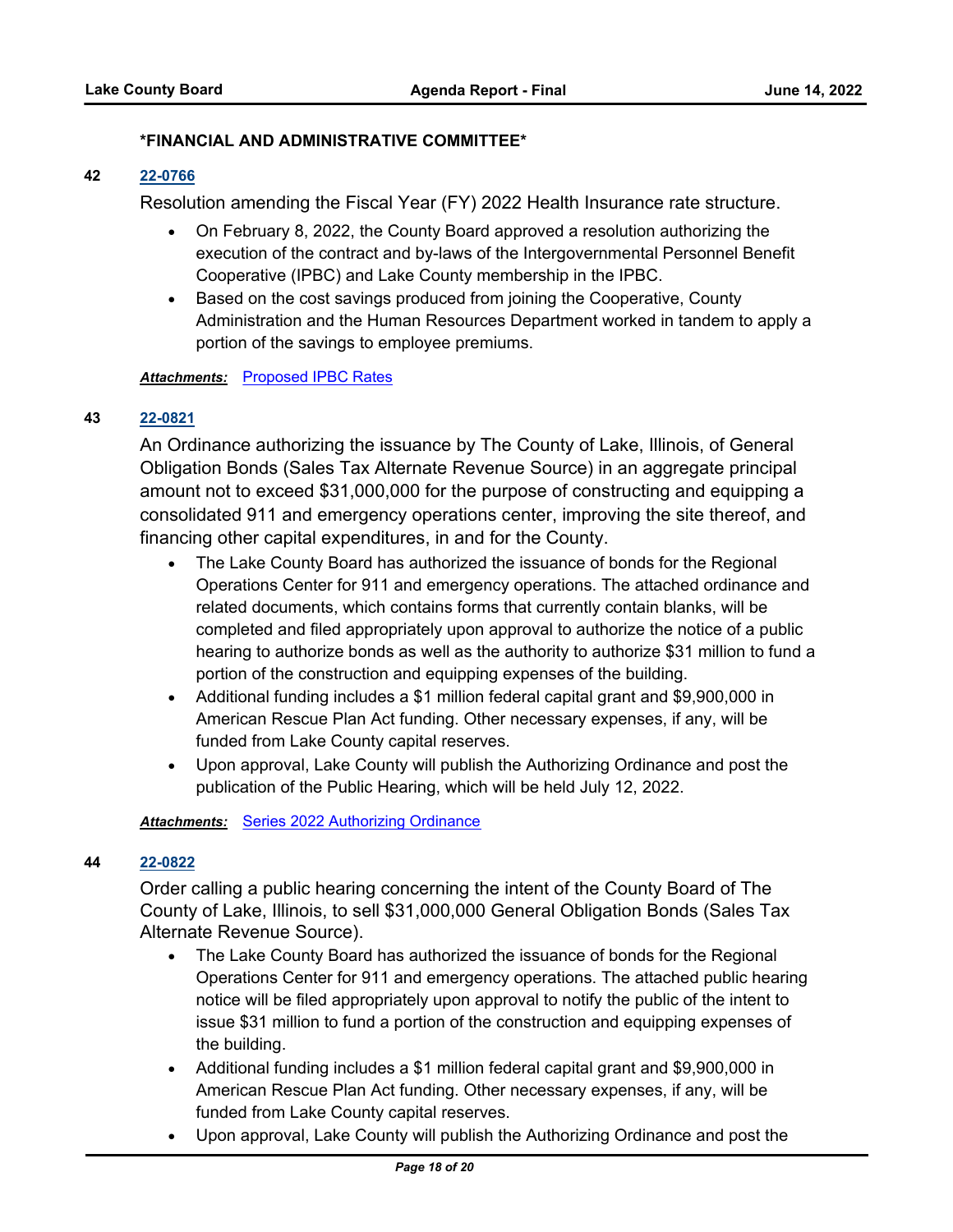publication of the Public Hearing, which will be held July 12, 2022.

[BINA Order](http://lakecounty.legistar.com/gateway.aspx?M=F&ID=7f8a51b4-7ddd-46c5-a61c-f97424685ada.pdf) *Attachments:*

[BINA Minutes](http://lakecounty.legistar.com/gateway.aspx?M=F&ID=0e4a0980-b60c-422b-8e60-0b6a9492bd4d.pdf)

# **45 [22-0861](http://lakecounty.legistar.com/gateway.aspx?m=l&id=/matter.aspx?key=26647)**

Resolution authorizing emergency appropriations totaling \$7,241,915 of Coronavirus State and Local Fiscal Recovery Funds (CSLFRF) as part of the American Rescue Plan Act (ARPA) to be distributed across ARPA categories in support of Lake County residents, communities, businesses, and County-wide operations and services related to COVID-19 Public Health Emergency recovery.

- · The ARPA was signed into law on March 11, 2021. On May 19, 2021 the County received \$67,646,879, half of the amount the County will receive in total from the US Treasury.
- · The funds can be used for needs associated with public health, to counteract negative economic impacts, provide services to disproportionately impacted communities, for infrastructure, to provide premium pay, to replace lost revenue, and for administrative purposes during a period from March 3, 2021 to December 31, 2026.
- · Funds for the continuation of rental assistance programs, public engagement, and the vote by mail room project was reviewed on June 3, 2022 with the F&A Special Committee on COVID-19 Pandemic Recovery and Investment and direction was provided to bring the appropriation forward to the County Board.
- · Authority to spend appropriated funds and execute any and all agreements with partners related to this allocation and distribution of Coronavirus State and Local Fiscal Recovery Funds is delegated to the County Administrator or their designee(s).

*Attachments:* [ARPA June 2022 LIT Table](http://lakecounty.legistar.com/gateway.aspx?M=F&ID=ab3bada8-e192-475a-a2fd-aa222bb96a93.pdf)

# **NEW APPOINTMENTS**

## **46 [22-0758](http://lakecounty.legistar.com/gateway.aspx?m=l&id=/matter.aspx?key=26545)**

Resolution providing for the appointment of Patricia Jones as a member of the Lake County Sheriff's Merit Commission.

**Attachments: Patricia Jones Resume Redacted** 

# **47 [22-0874](http://lakecounty.legistar.com/gateway.aspx?m=l&id=/matter.aspx?key=26660)**

Resolution providing for the appointment of Sandra Larson as a member of the Lake County Board of Health.

Attachments: [CV Larson\\_redacted](http://lakecounty.legistar.com/gateway.aspx?M=F&ID=74838a1f-79b9-4630-b6a4-742322b5b852.pdf)

## **48 [22-0891](http://lakecounty.legistar.com/gateway.aspx?m=l&id=/matter.aspx?key=26676)**

Resolution providing for the appointment of Nicole Large as a member of the Zoning Board of Appeals.